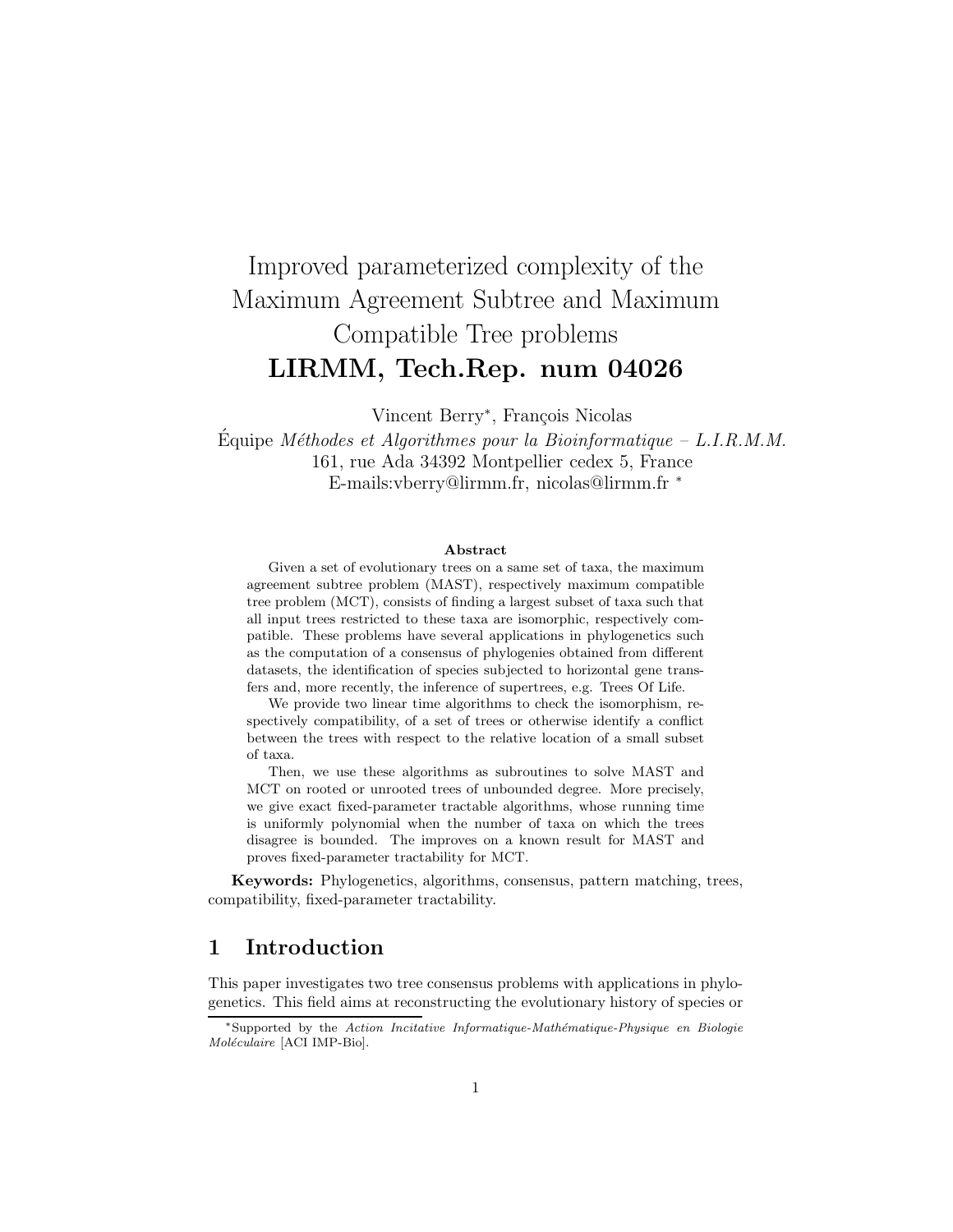more generally taxa. This evolutionary history is represented by an *evolutionary* tree, or phylogeny, in which leaves are labelled by present-day taxa and internal nodes correspond to hypothetical ancestors of taxa. The branching pattern of such a tree shows how speciation events have resulted in different taxonomic groups, i.e. shows how taxa relate to one another in terms of common ancestors.

# 1.1 Overview of MAST and MCT

The two problems considered in this paper take as input a set of evolutionary trees on a same set of taxa. We begin by stating the problems and indicating motivation for their study.

## 1.1.1 Maximum agreement subtree

Given a set of evolutionary trees on the same set of taxa, the Maximum AGREEMENT SUBTREE problem (MAST) consists of finding a subtree homeomorphically included in all input trees and with the largest number of taxa [1, 2, 3, 4, 5, 6]. In other words, this involves selecting a largest set of taxa such that the input trees are isomorphic, i.e. agree, when restricted to these taxa.

This problem arises in various areas, including phylogenetics, where it can be used to reach different practical goals:

- to obtain the largest intersection of a set of phylogenies inferred from different molecular or morphological datasets. These datasets can be, e.g. different regions of the same molecular sequences, or sequences of different genes, suspected to result from different evolutionary histories. This largest intersection is used to measure the similarity of the different estimated histories or to identify species that could be implied in horizontal transfers of genes.
- Systematic biologists also use MAST (e.g., implemented in the well-known PAUP package [7]) as a method to obtain a consensus of a set of phylogenies that are optimal for some tree-building criterion.  $E.g.,$  for the parsimony criterion, some datasets can induce several dozens (sometimes hundreds) of optimal trees. Similarly, methods that build trees according to a maximum likelihood criterion can give numerous trees with nonsignificantly different likelihood values. In such cases, when ranking the output phylogenies by decreasing likelihood values, the first tree alone may not be a good representative of the evolutionary hypotheses for the studied species, and a consensus of the first dozen trees is often preferred.

Depending on the differences in the trees considered, the MAST method can be the consensus method giving the most informative output [7, 8].

• Recently, MAST also appeared as a subproblem of a supertree inference method [9, 10]. This method builds an agreement supertree of a collection of input trees having non-identical leaf sets. The main application of supertree methods is the construction of *Trees of Life* spanning several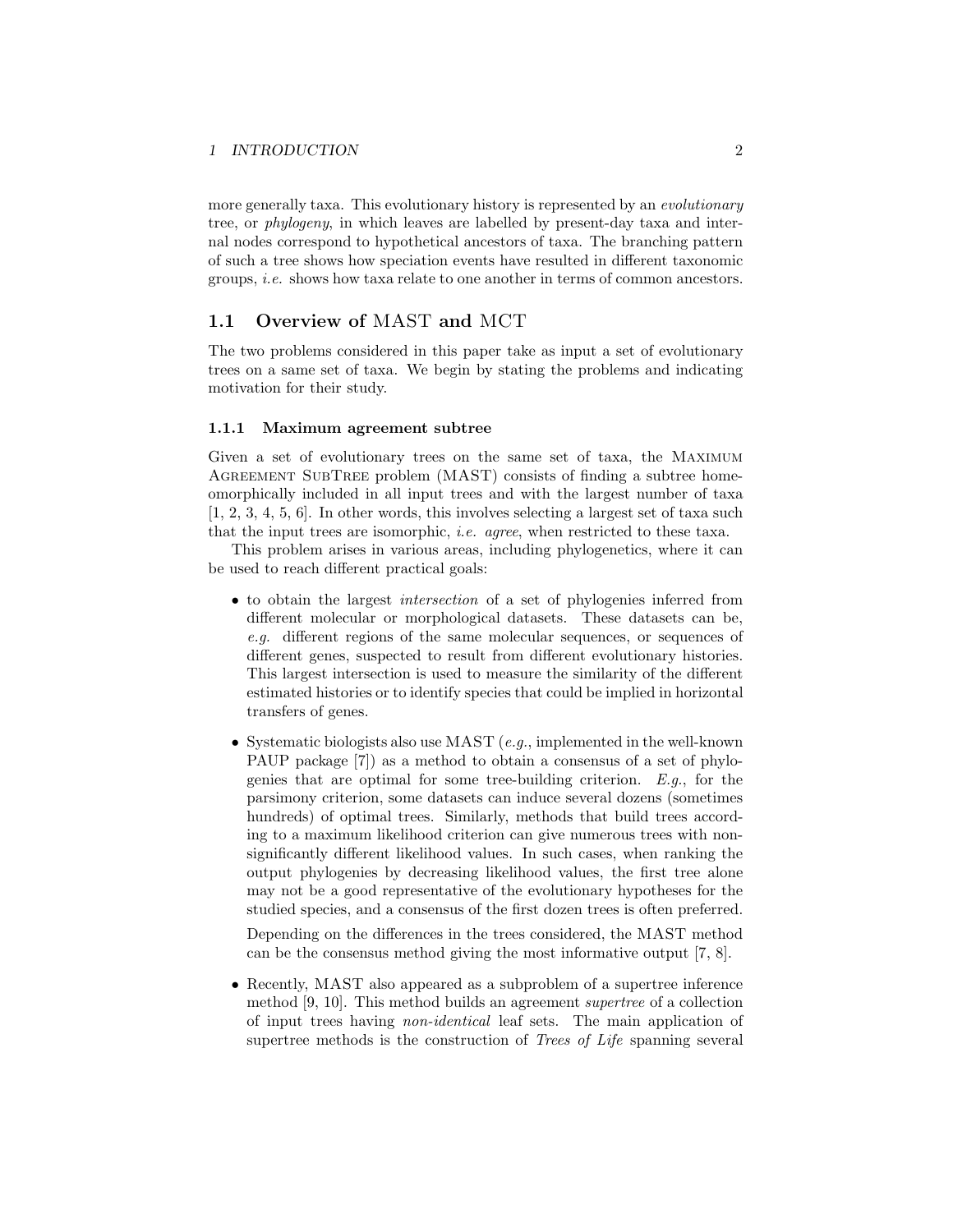thousands of species. Here, fast polynomial time algorithms are of crucial importance.

#### 1.1.2 Maximum compatible tree

A variant of MAST, most often called Maximum Compatible Tree (MCT) [11, 12, 13, 8] is also of particular interest in phylogenetics when the input trees are not binary. In an evolutionary tree, a node with more than two descendants usually represents uncertainty with respect to the relative groupings of its descendants rather than a multi-speciation event. The MCT problem takes this into account by seeking a tree that is compatible with the input trees and that contains a largest number of taxa The compatibility of two trees means that the least common ancestor of a subset of taxa can be of high degree in one tree and of low degree in the other, as long as the groups defined by both trees on this subset of taxa can be represented together in a same output tree. In practice, phylogenetic softwares usually output binary trees from primary data. However, one can typically resort to the MCT problem when the input trees are provided with confidence values assigned to their edges  $(e.q.$  thanks to a bootstrap process of the primary data). The edges with the lowest confidence are usually discarded from the analysis, which results in the creation of some higher degree nodes in the input trees.

Note that a maximum compatible tree of a collection of trees always contains at least as many taxa as a maximum agreement subtree of the collection, since compatibility is a weaker constraint than isomorphism. Also, the MCT and MAST problems are identical when the input trees are binary.

# 1.2 Previous results

#### 1.2.1 Polynomial cases of MAST and MCT

The MAST problem is NP-hard on only three rooted trees of unbounded degree [3], and MCT on two rooted trees as soon as one of them is of unbounded degree [13]. Efficient polynomial time algorithms have been recently proposed for MAST on two rooted *n*-leaf trees:  $O(n \log n)$  for binary trees [6], and  $O(\sqrt{d}n \log \frac{2n}{d})$  for trees of degree bounded by d [5]. When the two input trees are unrooted and of unbounded degree, the  $O(n^{1.5})$  algorithm of [14] can be used.

Suppose  $k$  rooted trees are given as input:

- $\bullet$  if at least one of these input trees has maximum degree  $d$  then MAST can be solved in  $O(n^d + kn^3)$  time [2, 3, 15] and,
- if all of the input trees have maximum degree  $d$  then MCT can be solved in  $O(2^{2kd}n^k)$  time [12].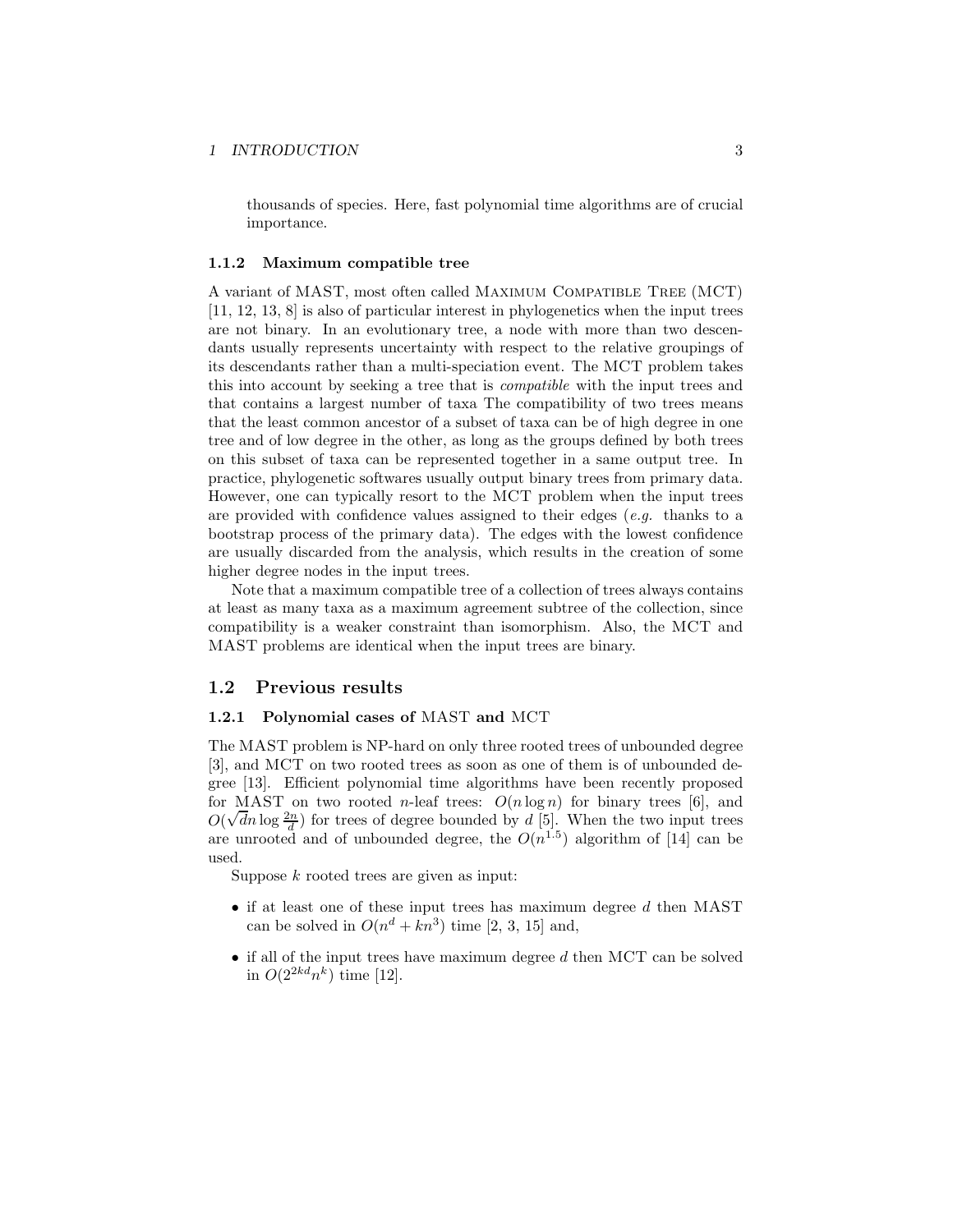#### 1.2.2 Fixed parameter tractability

MAST is known to be *fixed-parameter tractable (FPT)* in p, the smallest number of labels to remove from the input set of labels such that the input trees agree: [16] describe an algorithm in  $O(3^p kn \log n)$  time and [17] give an algorithm in  $O(2.27^p + kn^3)$  time. This parameterized version of the problem is of particular interest in phylogenetics where many instances of MAST and MCT now consist of phylogenies inferred by different tree-building methods on the basis of molecular sequences of reasonable length. Hence, the trees given as input to MAST and MCT usually differ w.r.t. the location of a small number p of species.

#### 1.2.3 Approximability

See [18] and references therein.

## 1.3 Our contribution

## 1.3.1 Linear-time algorithms

We propose two linear time algorithms that check the isomorphism, respectively compatibility of a collection of  $k$  input trees or that otherwise identify a small set of taxa on which two input trees conflict. By identifying such a set of taxa, our algorithms extend the work of [19], respectively [20] that only decide isomorphism, respectively compatibility, without increasing the running time. We provide algorithms for both collections of rooted trees and collections of unrooted trees.

## 1.3.2 Fixed parameter tractability

Building on the work of [16], we obtain an  $O(\min\{3^p k n, 2.27^p + k n^3\})$  parameterized algorithm for both MAST and MCT on rooted trees. This improves the time bound for the MAST problem with respect to [16] and is the first result of fixed-parameter tractability for MCT. Moreover, from this standpoint, MCT has the same complexity as MAST which was not expected.

We show how these algorithms can be used at most  $p+1$  times to handle the case of collections of unrooted trees. The exponential term in the complexity of the presented FPT algorithms for MCT does not depend on the degree or number of input trees, which might be an advantage in practice over the algorithm of [12], although the latter may be faster for trees with a high level of disagreement.

# 1.4 Organization of our paper

Sect. 2 presents definitions and preliminary results, then Sect. 3 presents linear time algorithms that conclude on the isomorphism and compatibility of trees, or otherwise identify a conflict on a small subset of labels. Then Sect. 4 shows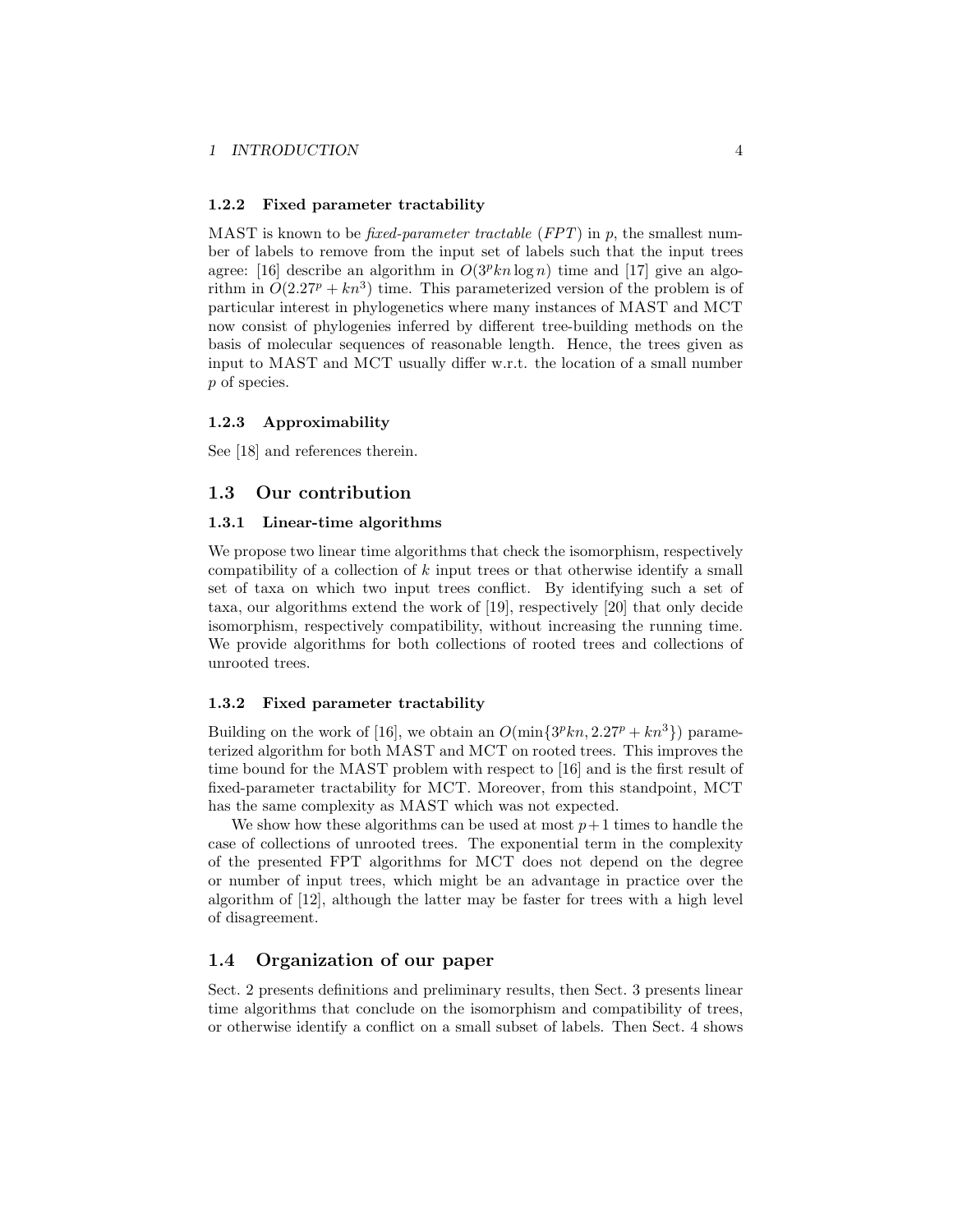

Figure 1: Four rooted trees. A collection  $\mathcal{T} := \{T_1, T_2\}$ , one of the  $MAST(\mathcal{T})$ trees, and the  $MCT(\mathcal{T})$ .

how these algorithms can be used as subroutines of fixed-parameter algorithms to solve MAST and MCT for rooted and unrooted trees.

# 2 Definitions and preliminaries

Formally, any tree T considered in this paper has its leaf set  $L(T)$  in bijection with a *label* set representing taxa, and is either *rooted*, in which case all internal nodes have at least two children, or unrooted, in which case internal nodes have degree at least three. When there is no ambiguity, we identify a leaf with its label. The *size* of a tree T is the number of its leaves and is denoted  $\#T$ . Let u be a node in a rooted tree, we denote  $S(u)$  the subtree rooted at u (*i.e.* u and its offspring) and denote  $L(u)$  the set of leaves of this subtree. As an example, for the node u in the tree  $T_1$  of Fig. 1, the subtree  $S(u)$  is the one enclosed in the dashed area and  $L(u)$  is the set of leaves enclosed in the dotted area, *i.e.*  ${a, b, c}$ . If C is a set of nodes in a tree, then define  $L(C) := \bigcup_{u \in C} L(u)$ . Given a rooted tree T and a set of leaves  $L \subseteq L(T)$ , we denote  $lca_T(L)$  the node that is the lowest common ancestor of  $L$  in  $T$ .

# 2.1 Definition of MAST and MCT

The definitions and results of this section apply both to rooted and unrooted trees.

**Definition 1** Given a set L of labels and a tree T, the restriction of T to L, denoted  $T|L$ , is the tree obtained in the following way: take the smallest induced subgraph of T connecting leaves with labels in  $L \cap L(T)$ ; then remove any degree two (non-root) node to make the tree homeomorphically irreducible. If  $T$  is a collection of trees, then define  $\mathcal{T}|L := \{T|L : T \in \mathcal{T}\}.$ 

See trees  $U, U'$  in Fig. 2 for an example. Note that for any tree  $T$  and any two label sets L and L', it holds that  $(T|L)|L' = T|(L \cap L') = (T|L')|L$ .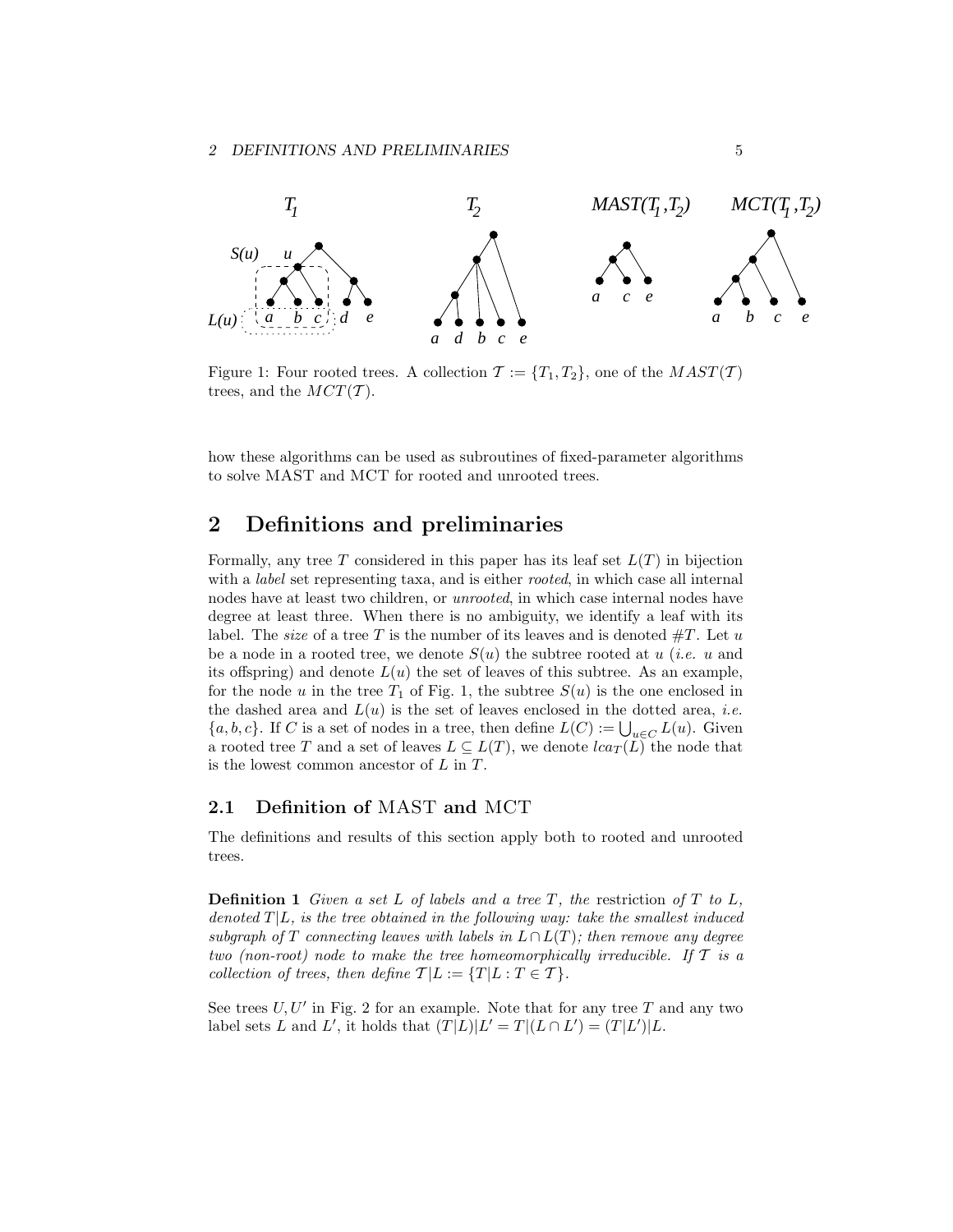

Figure 2: Three unrooted trees U, U', U'' such that  $U' = U | \{a, c, e\} \sqsubseteq U$  and  $U'' \trianglerighteq U.$ 

**Definition 2** Two rooted (respectively unrooted) trees  $T$ ,  $T'$  are isomorphic, which is denoted  $T = T'$ , iff there exists a one-to-one mapping from the nodes of  $T$  onto the nodes of  $T'$  preserving leaf labels and descendancy (respectively leaf labels and adjacency). Let  $T, T'$  be two trees,  $T$  is homeomorphically included in T', which is denoted  $T \sqsubseteq T'$ , iff  $T = T'|L(T)$ .

The well-known MAST problem is defined as follows:

**Definition 3** Given a collection  $\mathcal T$  of rooted, respectively unrooted, trees with identical leaf set L, an agreement subtree of  $T$  is any rooted, respectively unrooted, tree T with leaves in L s.t.  $\forall T_i \in \mathcal{T}, T \sqsubseteq T_i$ . An agreement subtree of T that is of maximum size is called a maximum agreement subtree of  $\mathcal T$ and is denoted  $MAST(\mathcal{T})$ . The corresponding optimization problem is stated as follows:

- Name: Maximum Agreement SubTree (MAST)
- **Input:** A collection  $\mathcal{T} = \{T_1, T_2, \ldots, T_k\}$  of k trees (all rooted or all unrooted) with identical leaf set L of cardinality n.
- Task: Find a maximum agreement subtree of T.

The MCT variant of MAST is based on the relation of refinement instead of that of isomorphism.

**Definition 4** A tree T refines a tree T', which is denoted  $T \geq T'$ , whenever T can be transformed into  $T'$  by contracting some of its internal edges (contracting an edge  $(u, v)$  means removing nodes u and v, replacing them by a single new node that is made adjacent to every node previously adjacent to u or v). More generally, a tree T refines a collection T, which is denoted  $T \trianglerighteq T$ , whenever T refines all trees in  $T$ .

Note that an evolutionary tree  $T$  refining another tree  $T'$  agrees with the entire evolutionary history of  $T'$ , while containing additional history absent from  $T'$ . See Fig. 2 for an illustration of the  $\triangleright$  notation on unrooted trees. The MCT problem is defined as: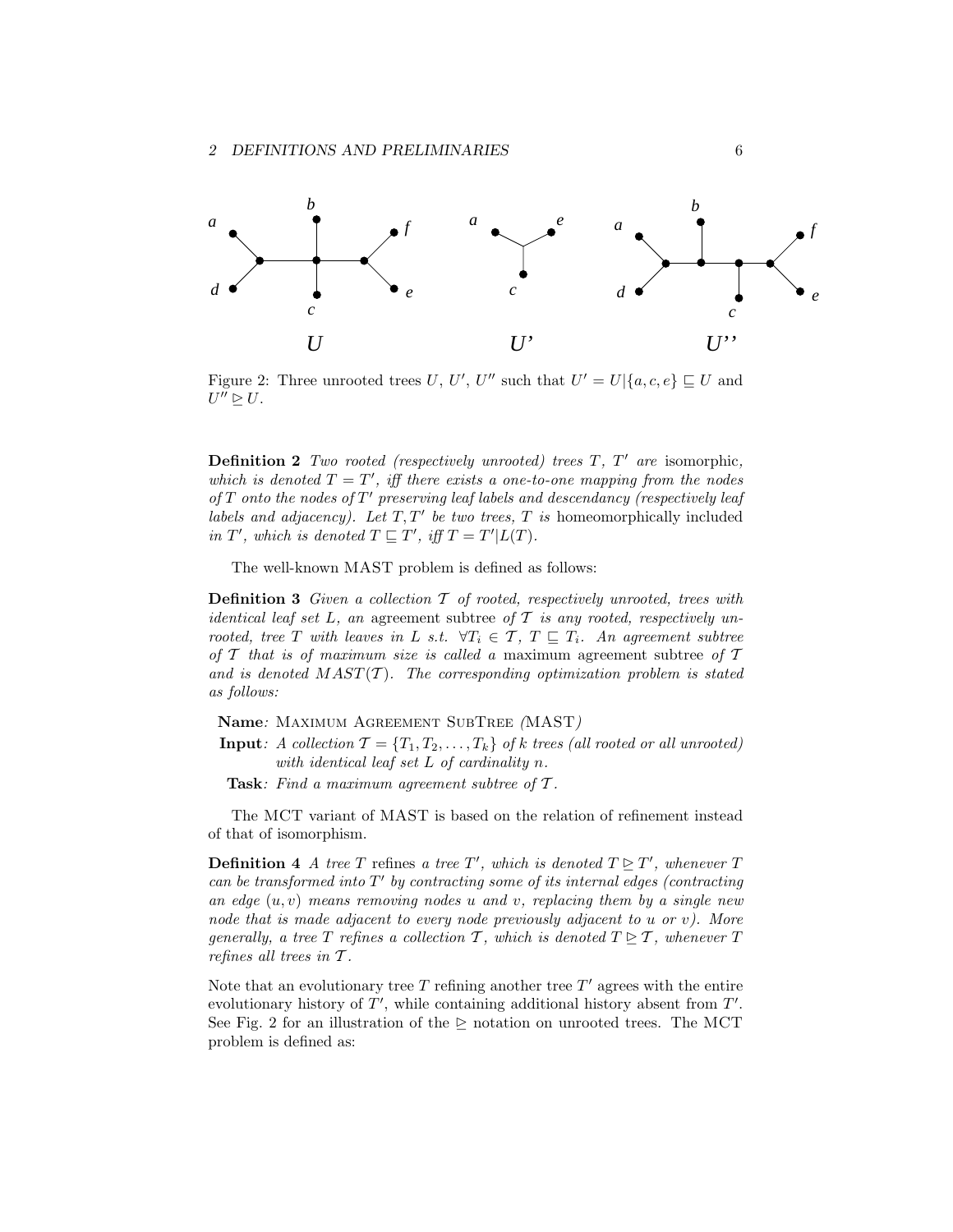# 2 DEFINITIONS AND PRELIMINARIES 7

**Definition 5** Given a collection  $\mathcal T$  of rooted, respectively unrooted, trees, with identical leaf set L, a rooted, respectively unrooted, tree T with leaves in L is said to be compatible with  $\mathcal{T}$  iff  $\forall T_i \in \mathcal{T}, T \trianglerighteq T_i | L(T)$ . If there is a tree T compatible with T s.t.  $L(T) = L$ , i.e. that is a common refinement to all trees in  $\mathcal T$ , then the collection  $\mathcal T$  is simply said to be compatible. Note that this is generally not the case and it is thus interesting to find a maximum compatible tree of  $\mathcal T$ , defined as a tree compatible with  $\mathcal T$  that contains a maximum number of leaves. Such a tree is denoted  $MCT(T)$ . The corresponding optimization problem is stated as follows:

Name: Maximum Compatible Tree (MCT)

**Input:** A collection  $\mathcal{T} = \{T_1, T_2, \ldots, T_k\}$  of k trees (all rooted or all unrooted) with identical leaf set L of cardinality n.

**Task:** Find a maximum compatible tree of  $T$ .

Fig. 1 shows an example of a tree  $MAST(\mathcal{T})$  and a tree  $MCT(\mathcal{T})$  for a collection of two rooted trees. Note that for all collections  $\mathcal{T}$ , a maximum compatible tree of  $\mathcal T$  includes at least as many leaves as a maximum agreement subtree of  $\mathcal T$ . Also note that the tree  $MAST(\mathcal{T})$ , and similarly  $MCT(\mathcal{T})$ , may not be unique, so then the notations  $MAST(\mathcal{T})$  and  $MCT(\mathcal{T})$  denote any single tree among the possible trees. However, the number of leaves in a maximum agreement subtree, respectively maximum compatible tree, of a collection  $\mathcal T$  is unique and denoted  $\#MAST(\mathcal{T})$ , respectively  $\#MCT(\mathcal{T})$ . Note also that the MCT problem is equivalent to MAST when input trees are binary. However, as stated before, MCT is of particular interest when considering evolutionary trees that are not binary as input.

The particular case where  $\#MAST(\mathcal{T}) = \#L$  arises whenever all trees in  $\mathcal T$ are isomorphic. Similarly,  $\#MCT(\mathcal{T}) = \#L$  occurs whenever the collection  $\mathcal T$ is compatible.

From now on, by default, leaves are denoted by  $\ell$ , rooted trees are denoted by  $T$  and unrooted trees are denoted by  $U$ . In a similar way, collections of rooted trees, respectively unrooted trees, are denoted  $\mathcal T$ , respectively  $\mathcal U$ .

## 2.2 Other formalisms to describe trees

Rooted trees can be described in terms of rooted triples and fans:

**Definition 6 (Triples and fans)** Let  $T$  be a rooted tree.

For any three distinct leaves  $\ell, \ell', \ell'' \in L(T)$ , there are only three possible bi $nary shapes for T | \{\ell, \ell', \ell''\}, denoted, respectively, \ell | \ell' \ell'', \ell' | \ell \ell'' or \ell'' | \ell \ell', depend$ ing on their innermost grouping, respectively,  $\{\ell', \ell''\}$ ,  $\{\ell, \ell''\}$  or  $\{\ell, \ell'\}$ . These trees are called rooted triples (or resolved triples). Alternatively  $T | \{\ell, \ell', \ell''\}$  can be a fan (also called unresolved triple), which is the tree in where the root is directly connected to the three leaves. The fan on the leaves  $\{\ell, \ell', \ell''\}$  is denoted  $(\ell, \ell', \ell'').$ 

We define  $rt(T)$ , respectively  $f(T)$ , to be the set of rooted triples, respectively fans, induced by the leaves of a tree  $T$ . We extend these definitions to define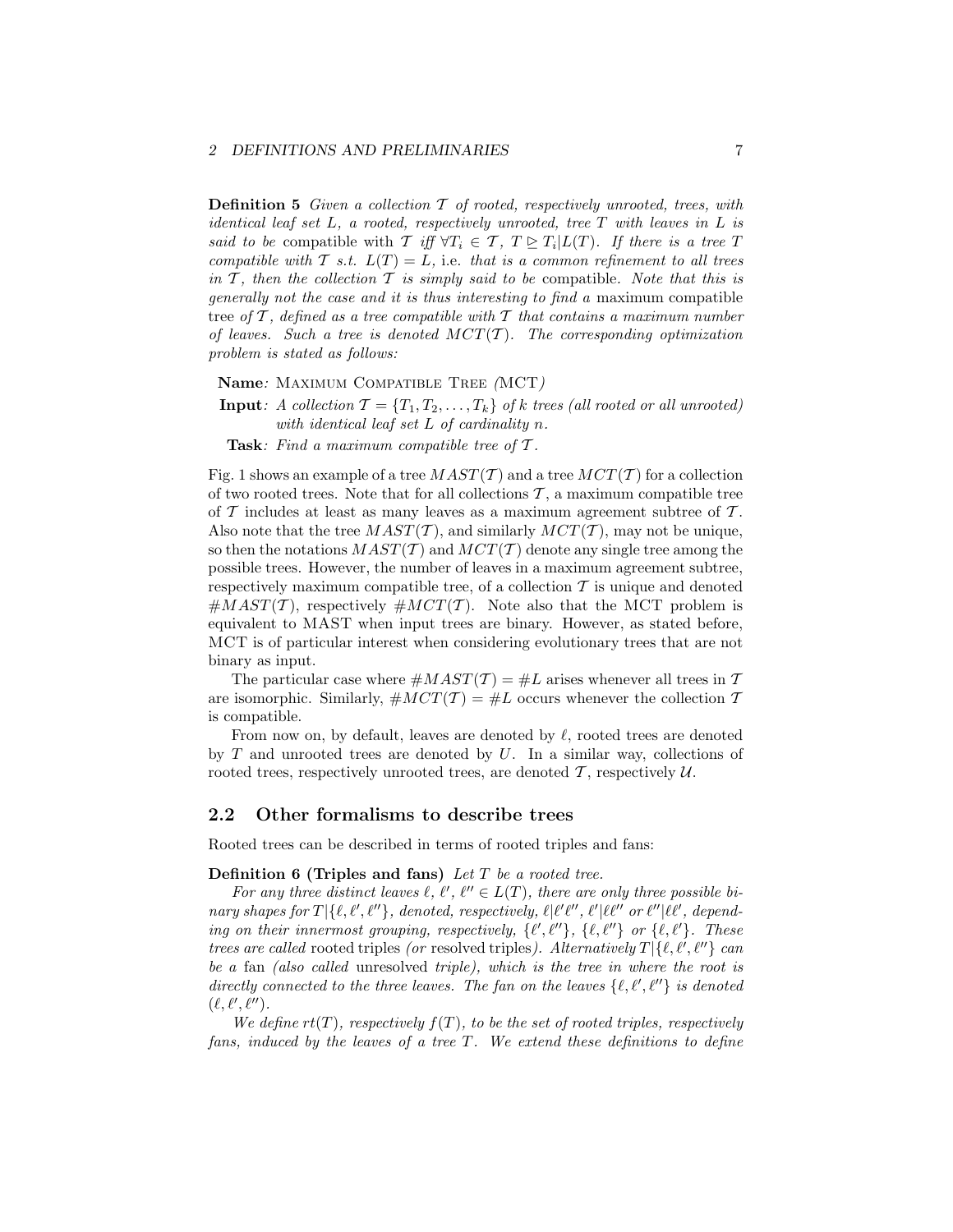rooted triples and fans of a collection T of rooted trees:  $rt(T) := \bigcap_{T_i \in \mathcal{T}} rt(T_i)$ and  $f(\mathcal{T}) := \bigcap_{T_i \in \mathcal{T}} f(T_i).$ 

For example, in Fig. 1:

- $rt(T_2) = \{b|ad, c|ad, e|ad, e|ab, e|ac, e|bd, e|cd, e|bc\},\$
- $f(T_2) = \{(a, b, c), (b, c, d)\},\$
- $rt(\mathcal{T}) = \{e|ab, e|ac, e|bc\},\$
- $f(T_1)$  is empty, hence also is  $f(\mathcal{T})$ .

Given a rooted tree  $T$ , note that the *lca* relationships enable us to know which rooted triple or fan is induced by T. Hence, given  $\ell, \ell', \ell'' \in L(T)$ ,

- $\ell | \ell' \ell'' \in rt(T)$  iff  $lca_T(\ell', \ell'')$  is a node strictly below  $lca_T(\ell, \ell', \ell'')$  and
- $(\ell, \ell', \ell'') \in f(T)$  iff  $lca_T(\ell, \ell') = lca_T(\ell, \ell'') = lca_T(\ell', \ell'').$

Note also that a fan is compatible with any rooted triple having the same set of leaves. However, two different rooted triples on the same set of leaves are incompatible.

We now recall the translation in terms of triples and fans of the relations between trees defined in Sect. 2.1:

**Lemma 1** Let  $T$  be a collection of rooted trees with identical leaf set  $L$  and let  $T, T'$  be two rooted trees.

- (i) T is an agreement subtree of T iff  $rt(T) \subseteq rt(T)$  and  $f(T) \subseteq f(T)$ .
- (ii) T is isomorphic to T' iff  $rt(T) = rt(T')$  and  $f(T) = f(T')$ .
- (iii) T refines  $T'$  iff  $rt(T') \subseteq rt(T)$  and  $L(T) = L(T')$ .

(iv) T is compatible with  $\mathcal T$  iff  $L(T) \subseteq L$  and  $\forall T_i \in \mathcal T, rt(T_i | L(T)) \subseteq rt(T)$ .

*Proof.* (i) is [15, Lem. 6.6]. (ii) derives from (i) and is the rooted equivalent of  $[3, Thm. 2]$ . By  $[21, Thm. 1]$ ,  $T|L(T')$  refines T' iff  $rt(T') \subseteq rt(T)$  and  $L(T') \subseteq L(T)$ . From that we deduce (iii). Let us now prove (iv).

 $T$  is compatible with  $T$  means that

$$
\forall T_i \in \mathcal{T} \quad T \trianglerighteq T_i | L(T)
$$

by (iii), this is equivalent to

$$
\forall T_i \in \mathcal{T} \quad \big(L(T_i|L(T)) = L(T) \quad \text{and} \quad rt(T_i|L(T)) \subseteq rt(T)\big)
$$

which is equivalent to

$$
L(T) \subseteq L
$$
 and  $(\forall T_i \in T$   $rt(T_i|L(T)) \subseteq rt(T))$ .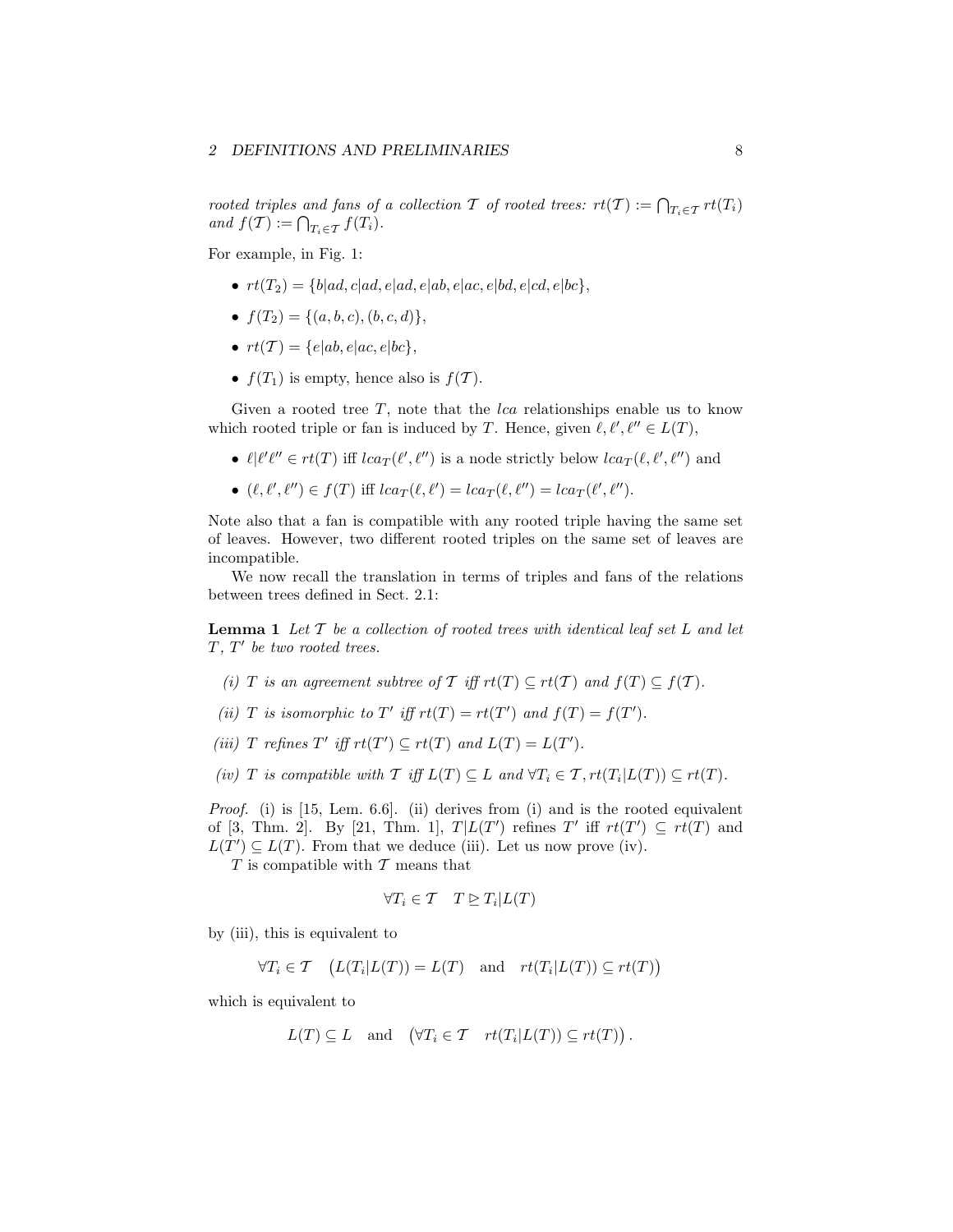#### 2 DEFINITIONS AND PRELIMINARIES 9

Lemma 1-(i) means that T is an agreement subtree of T iff any restriction of T to a set of 3 leaves is an agreement subtree of  $\mathcal T$ . Similarly, Lem. 1-(iv), means that T is a tree compatible with T iff any restriction of T to a 3-leaf set is a tree compatible with  $\mathcal{T}$ .

Definition 7 (Hard and soft conflicts) Let  $T$ ,  $T'$  be two rooted trees.

- A hard conflict between T and T' is a 3-leaf set  $\{\ell, \ell', \ell''\} \subseteq L(T) \cap L(T')$ such that  $\ell | \ell' \ell'' \in rt(T)$  and  $\ell' | \ell \ell'' \in rt(T')$ .
- A soft conflict between T and T' is a 3-leaf set  $\{\ell, \ell', \ell''\} \subseteq L(T) \cap L(T')$ such that  $\ell | \ell' \ell'' \in rt(T)$  and  $(\ell, \ell', \ell'') \in f(T')$ .

Let T be a collection of rooted trees. A hard, respectively soft, conflict in T is a hard, respectively soft, conflict between two trees of  $\mathcal{T}$ .

For example, in Fig. 1:

- $T_1$  and  $T_2$  have a hard conflict on  $\{a, c, d\}$  (since  $d|ac \in rt(T_1)$ , while  $c|ad \in rt(T_2)$  and,
- $T_1$  and  $T_2$  have a soft conflict on  $\{a, b, c\}$  (since  $c|ab \in rt(T_1)$ , while  $(a, b, c) \in f(T_2)$ .

The previous definitions together with Lem. 1 have the following straightforward consequences:

**Proposition 1** ([22, 15, 16, 8]) Let T be a collection of rooted trees on the same leaf set.

- (i)  $\{\ell, \ell', \ell''\}$  is a hard or soft conflict in T if and only if there is no agreement subtree T of T s.t.  $\{\ell, \ell', \ell''\} \subseteq L(T)$ .
- (ii)  $\{\ell, \ell', \ell''\}$  is a hard conflict in T if and only if there is no compatible tree T with T s.t.  $\{\ell, \ell', \ell''\} \subseteq L(T)$ .

Another well-known alternative description of rooted trees, is as a set of clusters (see *e.g.* [23]):

**Definition 8 (Clusters)** Let  $T$  be a rooted tree and  $v$  be an internal node of T, then the set of leaves  $L(v)$  is called the cluster of T induced by v. A cluster is also commonly called a clade in phylogenetics. Let  $Cl(T)$  denote the set of clusters of a tree  $T$ , defined as the clusters induced by all internal nodes of  $T$ .

For example, in Fig. 1:

- $Cl(T_1) = \{\{a, b\}, \{d, e\}, \{a, b, c\}, \{a, b, c, d, e\}\}\$ and
- $Cl(T_2) = \{ \{a, d\}, \{a, b, c, d\}, \{a, b, c, d, e\} \}.$

 $\Box$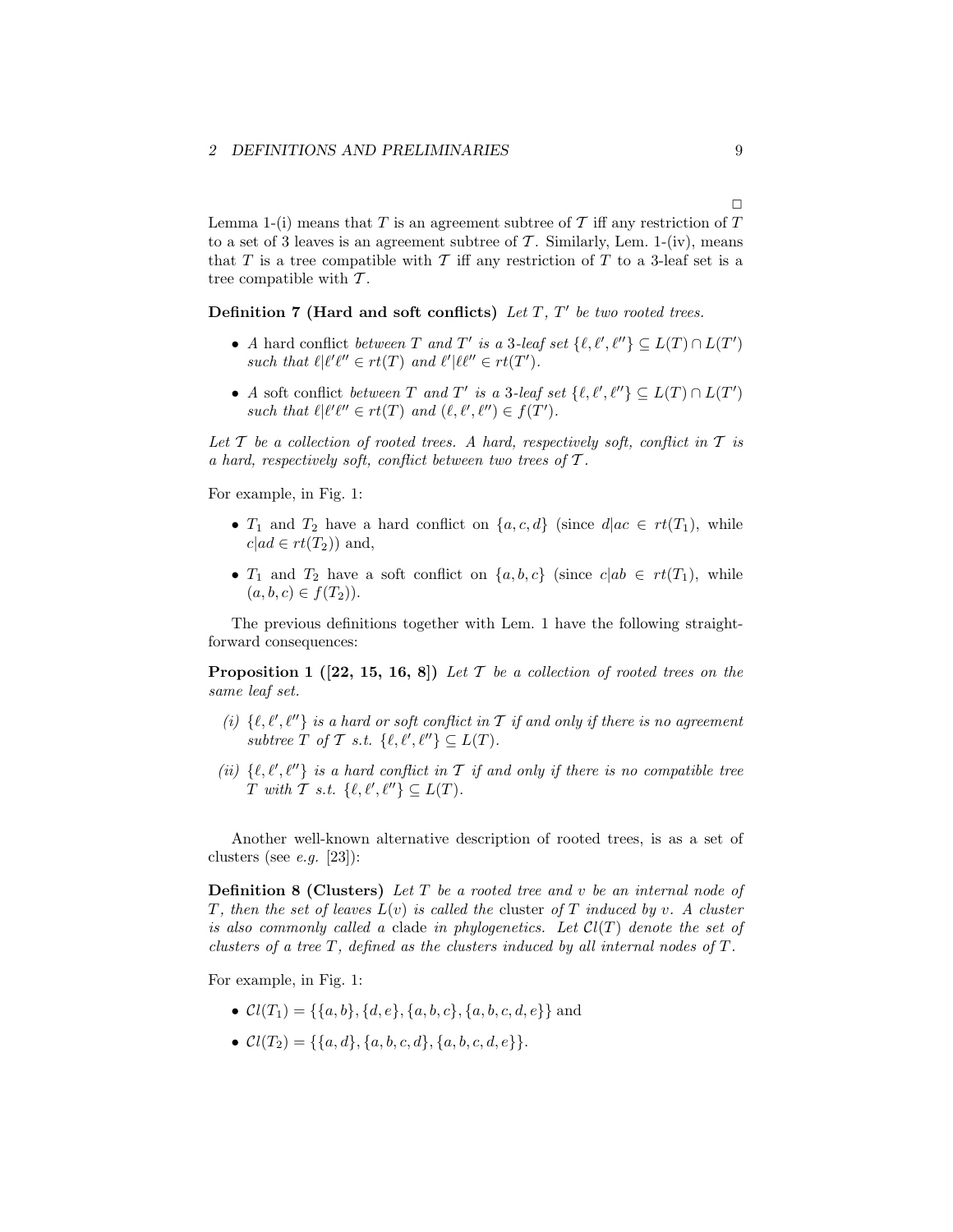## 2 DEFINITIONS AND PRELIMINARIES 10

Here, we do not need to consider single leaves as clusters, unlike the practise in [24, 23].

When dealing with unrooted trees, *splits* or *bipartitions* play the role that clusters play for rooted trees. In the unrooted context, there is a well-known characterization of a minimum refinement of a compatible collection of trees [25, 20, 23]. Here, we require a version of this result applying to rooted trees.

**Lemma 2 (Minimum refinement)** Let  $\mathcal{T} = \{T_1, T_2, \ldots, T_k\}$  be a collection of rooted trees on a leaf set  $L$  and let  $T$  be a rooted tree on  $L$ . The three following assertions are equivalent:

- (i) T is a minimum refinement of  $T$  (that is any tree  $T'$  refining  $T$  also refines  $T$ ),
- (ii)  $Cl(T) = Cl(T_1) \cup Cl(T_2) \cup \ldots \cup Cl(T_k),$
- (iii)  $rt(T) = rt(T_1) \cup rt(T_2) \cup \ldots \cup rt(T_k).$

Moreover, if  $T$  is compatible then there exists a minimum refinement of  $T$ .

*Proof.* See Appendix 6.  $\Box$ 

# 2.3 Rooting and unrooting collections of trees

**Definition 9** Given an unrooted tree U and  $\ell \in L(U)$ ,  $U^{-\ell}$  is the rooted tree on  $L(U) - \{\ell\}$  obtained by rooting U at leaf  $\ell$  and then removing  $\ell$  and its incident edge. Let  $U$  be a collection of unrooted trees and  $\ell$  a leaf common to all trees of U, the collection of rooted trees  $\{U^{-\ell}: U \in \mathcal{U}\}\$ is denoted  $\mathcal{U}^{-\ell}$ .

Conversely, given a rooted tree T and a leaf  $\ell \notin L(T)$ , define  $T^{+\ell}$  as the unrooted tree on  $L(T) \cup \{\ell\}$  obtained by grafting  $\ell$  at the root of T by a new edge and unrooting the tree. Let  $T$  be a collection of rooted trees and a leaf  $\ell$ not appearing in any tree of T, the collection of unrooted trees  $\{T^{+\ell}: T \in \mathcal{T}\}\$ is denoted  $\mathcal{T}^{+\ell}$ .

For example, considering the tree U in Fig. 2 and leaf  $f \in L(U)$ , then tree  $U^{-f}$  is the tree  $T_2$  in Fig. 1. Reciprocally, considering this tree  $T_2$ , then tree  $T_2^{+f}$  is tree U in Fig. 2.

Clearly, the ways of rooting and unrooting trees defined above are symmetric. More formally:

#### Lemma 3

- (i) Let U be an unrooted tree and  $\ell \in L(U)$ . Then  $U = (U^{-\ell})^{+\ell}$ .
- (ii) Let T be a rooted tree and  $\ell \notin L(T)$ . Then  $T = (T^{+\ell})^{-\ell}$ .

Isomorphism and refinement relations between trees are also conserved by rooting or unrooting the trees in the same way: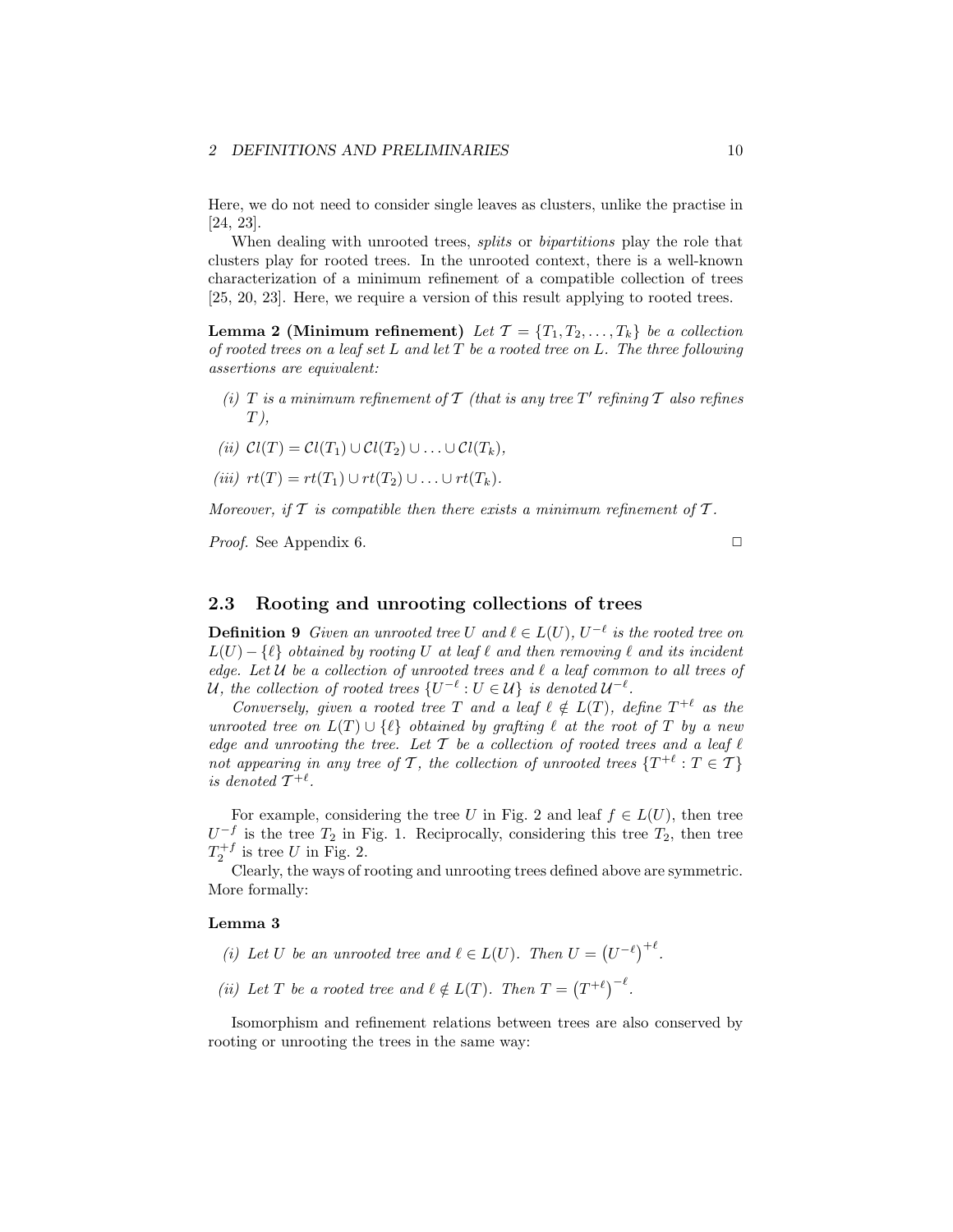### Lemma 4

Let  $U_1, U_2$  be two unrooted trees s.t.  $L(U_1) \subseteq L(U_2)$  and let  $\ell$  be a leaf appearing in  $U_1$  (and  $U_2$ ):

$$
U_1^{-\ell} \sqsubseteq U_2^{-\ell} \iff U_1 \sqsubseteq U_2, \tag{1}
$$

$$
U_1^{-\ell} \trianglerighteq U_2^{-\ell} \iff U_1 \trianglerighteq U_2. \tag{2}
$$

Let  $T_1, T_2$  be two rooted trees s.t.  $L(T_1) \subseteq L(T_2)$  and let  $\ell$  be a leaf not appearing in  $T_2$  (and  $T_1$ ):

$$
T_1 \sqsubseteq T_2 \iff T_1^{+\ell} \sqsubseteq T_2^{+\ell}, \tag{3}
$$

$$
T_1 \trianglerighteq T_2 \quad \Longleftrightarrow \quad T_1^{+\ell} \trianglerighteq T_2^{+\ell} \,. \tag{4}
$$

*Proof.* (1) results from the fact that the tree modifications to go from  $U_1, U_2$  to  $U_1^{-\ell}$ ,  $U_2^{-\ell}$ , or reciprocally, preserve the isomorphism between  $U_1$  and  $U_2|L(U_1)$ .

Concerning (2),  $U_1^{-\ell} \trianglerighteq U_2^{-\ell}$  means that  $U_2^{-\ell}$  can be obtained from  $U_1^{-\ell}$  by contracting some edges. Contracting these same edges in the unrooted tree  $U_1$ leads to  $U_2$ , and thus  $U_1 \trianglerighteq U_2$ . The converse holds for the same reason.

(3) and (4) follow immediately from (1) and (2) by Lem. 3-(i).  $\Box$ 

For collections of trees, the two previous lemmas have the following consequences that will play a role for solving MAST and MCT on unrooted trees:

#### Lemma 5

- (i) Let  $\mathcal T$  be a collection of rooted trees with identical leaf set L, let  $\ell$  be a leaf not in  $L$  and let  $T$  be an agreement subtree of  $T$ , respectively a tree compatible with T. Then,  $T^{+\ell}$  is an agreement subtree of  $T^{+\ell}$ , respectively a tree compatible with  $\mathcal{T}^{+\ell}$ .
- (ii) Let  $U$  be a collection of unrooted trees with identical leaf set  $L$ , let  $U$  be an agreement subtree of  $U$ , respectively a tree compatible with  $U$ , and let  $\ell \in L(U)$ . Then,  $U^{-\ell}$  is an agreement subtree of  $\mathcal{U}^{-\ell}$ , respectively a tree compatible with  $U^{-\ell}$ .

Proof. A direct consequence of Lem. 3 and 4.

$$
\qquad \qquad \Box
$$

This induces a relation between the sizes of maximum agreement subtrees, respectively maximum compatible trees, of collections of unrooted trees and corresponding collections of rooted trees:

**Lemma 6** Let  $U$  be a collection of unrooted trees with identical leaf set  $L$ , and let  $\ell \in L$ :

(i)

$$
#MAST(\mathcal{U}) \geq #MAST(\mathcal{U}^{-\ell}) + 1
$$
\n(5)

and equality holds iff  $\ell$  appears in some maximum agreement subtree of  $\mathcal{U}$ .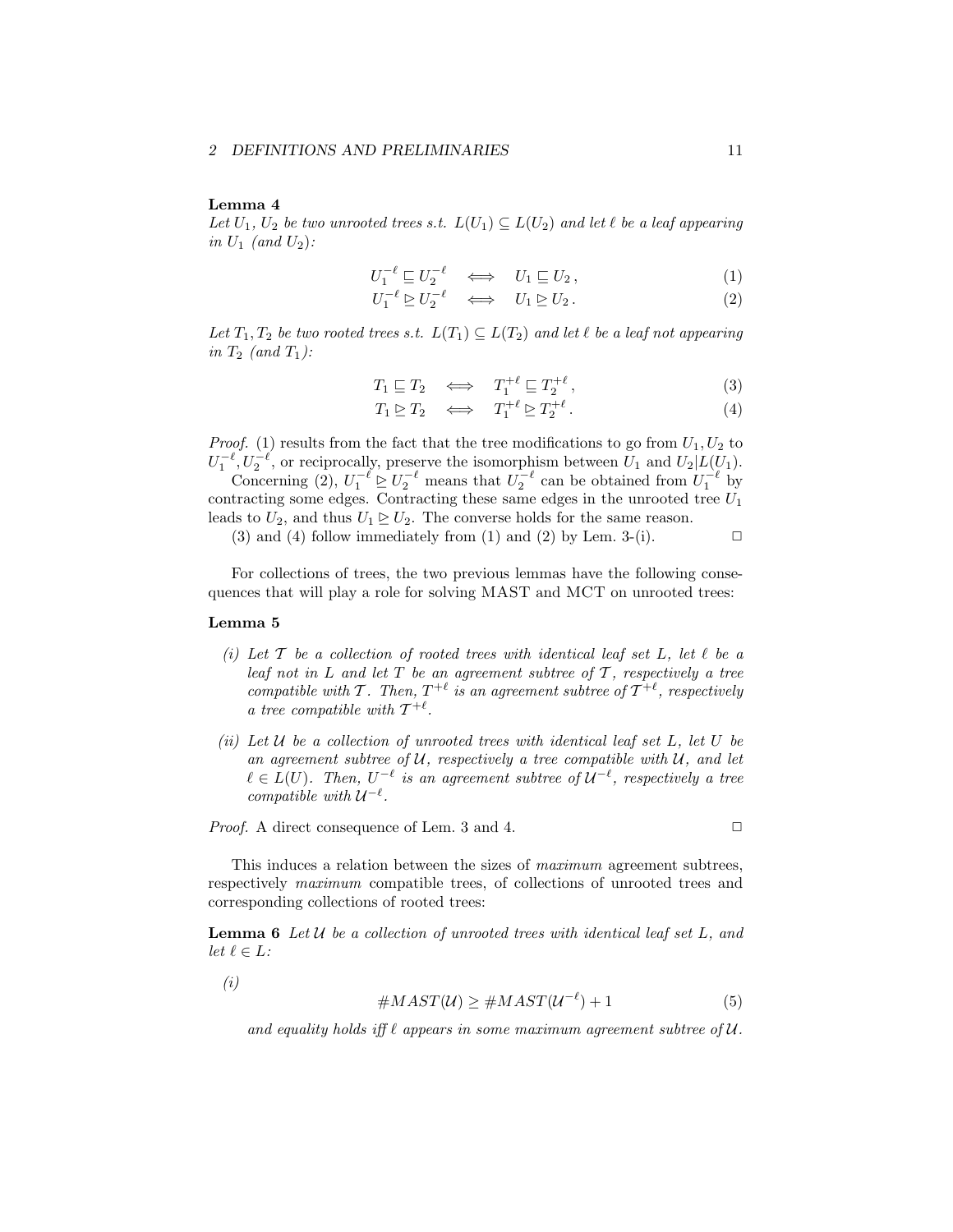#### 3 LINEAR TIME ALGORITHMS FOR FINDING A CONFLICT OR CHECKING ISOMORPHISM, RESPE

(ii)

$$
#MCT(\mathcal{U}) \geq #MCT(\mathcal{U}^{-\ell}) + 1
$$
\n(6)

and equality holds if  $\ell$  appears in some maximum compatible tree of  $\mathcal{U}$ .

*Proof.* (i) Let  $M := \#MASKT(\mathcal{U})$  and  $M_{\ell} := \#MASKT(\mathcal{U}^{-\ell})$ . Let  $T :=$  $MAST(U^{-\ell})$ . By Lem. 5-(i), the unrooted tree  $T^{+\ell}$  is an agreement subtree of the collection  $(U^{-\ell})^{+\ell}$  which is equal to U by Lem. 3. Hence, we have  $M \geq \#T^{+\ell} = M_{\ell} + 1, \, \text{i.e.}$  (5).

Suppose  $\ell$  appears in no maximum agreement supertree of  $\mathcal{U}$ . In this case  $T^{+\ell}$  cannot be a maximum agreement subtree of U, and thus we have  $M >$  $\#T^{+\ell} = M_{\ell} + 1$ : inequality (5) is strict.

Conversely, suppose  $\ell$  appears in some maximum agreement subtree  $U$  of U. By Lem. 5-(ii), the rooted tree  $U^{-\ell}$  is an agreement subtree of  $\mathcal{U}^{-\ell}$ . Hence, we have  $M_{\ell} \geq \#U^{-\ell} = M - 1$ . Together with (5), this yields  $M = M_{\ell} + 1$ : inequality (5) is an equality.

The proof of (ii) is similar.  $\Box$ 

In the next section, we describe linear time algorithms that will be used as subroutines in efficient FPT algorithms (see Sect. 4) for MAST and MCT problems.

# 3 Linear time algorithms for finding a conflict or checking isomorphism, respectively compatibility of trees

Prop. 1 shows that the identification of conflicts between two input trees is essential to solve MAST and MCT. This suggests extending the algorithms of [19], respectively [20] to identify a conflict, in the case of non-isomorphism, respectively incompatibility. Identifying such conflicts is the basis of an approximation algorithm [3] and of an FPT algorithm [16] for MAST. Also, [8] improve ideas of [3] to propose a conflict-based approximation algorithm for MCT.

Concerning the running time, [16] use a subroutine to check the isomorphism of two rooted trees or otherwise identify a conflict, that runs in  $O(n \log n)$  time. [8] describe data structures that enable in time  $O(n^2)$  to check the compatibility of two rooted trees or otherwise identify a conflict. In this section, we provide algorithms with better running time than the ones cited above:

- an  $O(n)$  time algorithm to check that two rooted trees are isomorphic or otherwise identify three leaves on which the trees conflict;
- an  $O(n)$  time algorithm to check that two rooted trees are compatible or otherwise identify three leaves on which the trees conflict. Moreover, in case of compatibility, the algorithm actually returns a certificate, i.e. a tree refining the input trees. This certificate is minimum (see Thm. 2).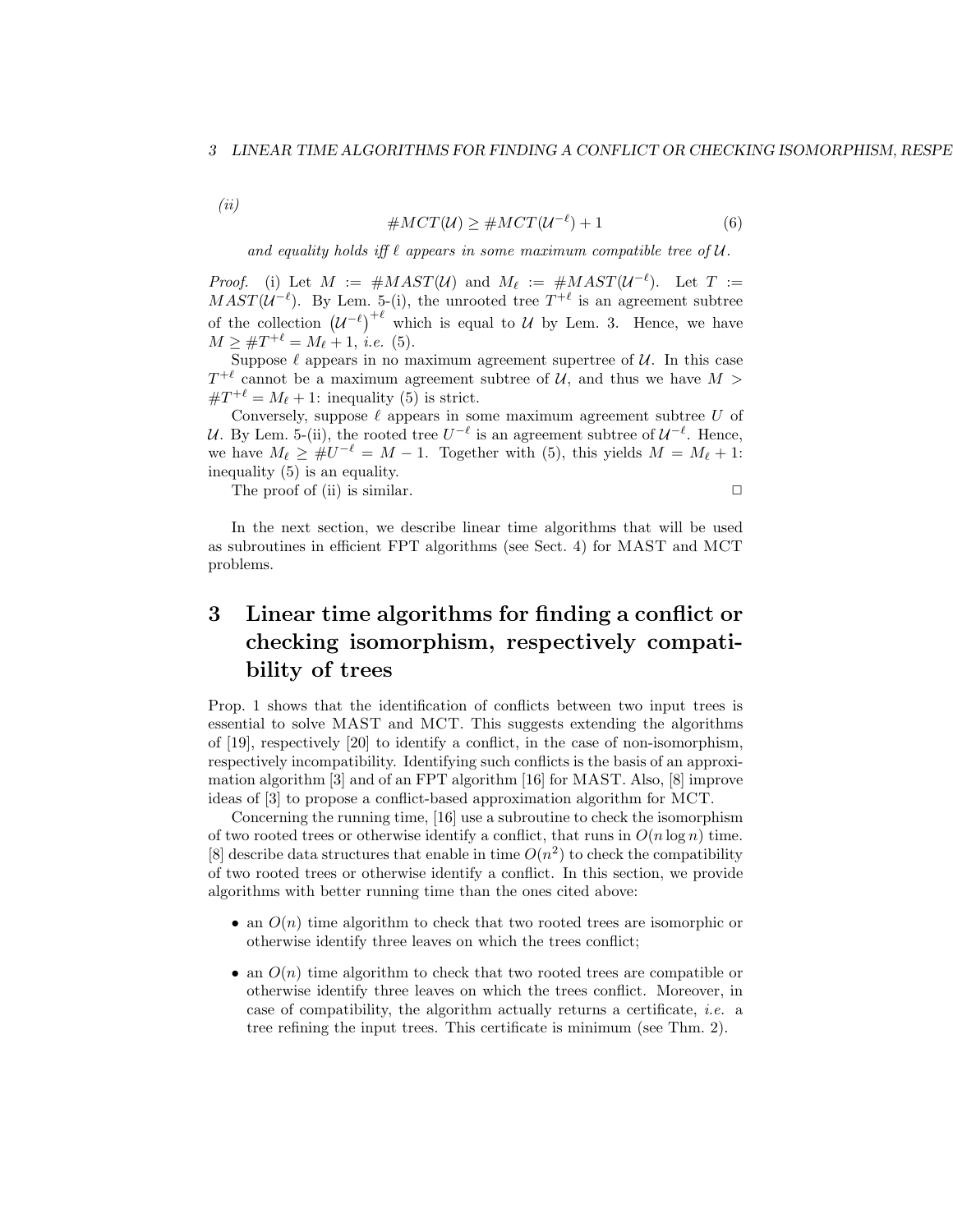In each case, it is outlined how linear time algorithms follow also for unrooted trees (Sect. 3.3) and for collections of more than two trees.

# 3.1 The Check-Isomorphism-or-Find-Conflict algorithm

Let  $\mathcal{T} = \{T_1, T_2\}$  be a collection of two rooted trees with identical leaf set L of cardinality  $n$ . We detail here an algorithm called CHECK-ISOMORPHISM-OR-FIND-CONFLICT(T) that checks whether  $T_1$  and  $T_2$  are isomorphic or alternatively identifies a hard or soft conflict. This algorithm is obtained by modification of the linear time tree isomorphism algorithm proposed by [19] for leaf-labelled trees and extended by [20] to more general trees. Note that the algorithm of [19, 20] does not find a conflict when the input trees are not isomorphic, but we show here that it can be modified to achieve this goal while preserving linear time complexity.

The algorithm of [19] implicitly relies on nodes of a tree that have only leaves as children. Such a node is called a cherry.

**Lemma 7** ([19]) Let  $T_1, T_2$  be two isomorphic trees and let  $v_1$  be a cherry in  $T_1$ . Then, there is a cherry  $v_2 \in T_2$  s.t.  $L(v_1) = L(v_2)$ .

In case of non-isomorphism, the following result states how a conflict can be identified:

**Lemma 8** Let  $v_1$  be a cherry in a tree  $T_1$ , let  $\ell \in L(v_1)$  and  $v_2$  be the parent node of  $\ell$  in a tree  $T_2$ . There is a conflict between  $T_1$  and  $T_2$  involving  $\ell$  whenever  $L(v_1) \neq L(v_2)$  or  $v_2$  is not a cherry. Moreover, knowing  $v_1$  and  $\ell$ , such a conflict can be identified in  $O(n)$  time.

*Proof.* If  $L(v_1) \neq L(v_2)$  then there are two cases:

- (i)  $\#(L(v_1) \cap L(v_2)) = 1$ , *i.e.*  $\ell$  is the only common leaf of  $v_1$  and  $v_2$ . Then,  $L(v_1) - L(v_2) \neq \emptyset$  and  $L(v_2) - L(v_1) \neq \emptyset$ . Picking any  $\ell' \in L(v_1) - L(v_2)$ and any  $\ell'' \in L(v_2) - L(v_1)$ , the set  $\{\ell, \ell', \ell''\}$  is a hard conflict between  $T_1$  and  $T_2$  since  $\ell''|\ell' \ell \in rt(T_1)$  while  $\ell'|\ell'' \ell \in rt(T_2)$ .
- (ii)  $\#(L(v_1) \cap L(v_2)) > 1$ . Let  $\ell' \neq \ell, \ell' \in L(v_1) \cap L(v_2)$ . Since  $L(v_1) \neq$  $L(v_2)$ , we can pick a leaf  $\ell''$  in the symmetrical difference  $L(v_1) \ominus L(v_2)$ . Then  $\{\ell, \ell', \ell''\}$  is a conflict. More precisely, if  $\ell'' \in L(v_1) - L(v_2)$  then  $\{\ell, \ell', \ell''\}$  is a soft conflict because  $(\ell, \ell', \ell'') \in f(T_1)$  while  $\ell''|\ell\ell' \in rt(T_2)$ . Otherwise,  $\ell'' \in L(v_2) - L(v_1)$  and the conflict is soft if  $lca_{T_2}(\ell', \ell'') = v_2$ (because  $(\ell, \ell', \ell'') \in f(T_2)$  while  $\ell''|\ell\ell' \in rt(T_1)$ ), and hard otherwise (because  $\ell''|\ell\ell' \in rt(T_1)$  while  $\ell|\ell'\ell'' \in rt(T_2)$ ).

Now consider the case where  $v_2$  is not a cherry and assume also that  $L(v_1)$  =  $L(v_2)$  (otherwise the first part of the proof applies). Since  $v_2$  is not a cherry, it has a non-leaf child c. Let  $\ell', \ell''$  be any two leaves in  $L(c)$ , then  $\{\ell, \ell', \ell''\}$ is a soft conflict because  $\ell \ell' \ell'' \in rt(T_2)$ , while  $(\ell, \ell', \ell'') \in f(T_1)$  (since  $L(c) \subseteq$  $L(v_2) = L(v_1)$  and  $v_1$  is a cherry). Moreover, if  $T_1, T_2$  conflict, a simple linear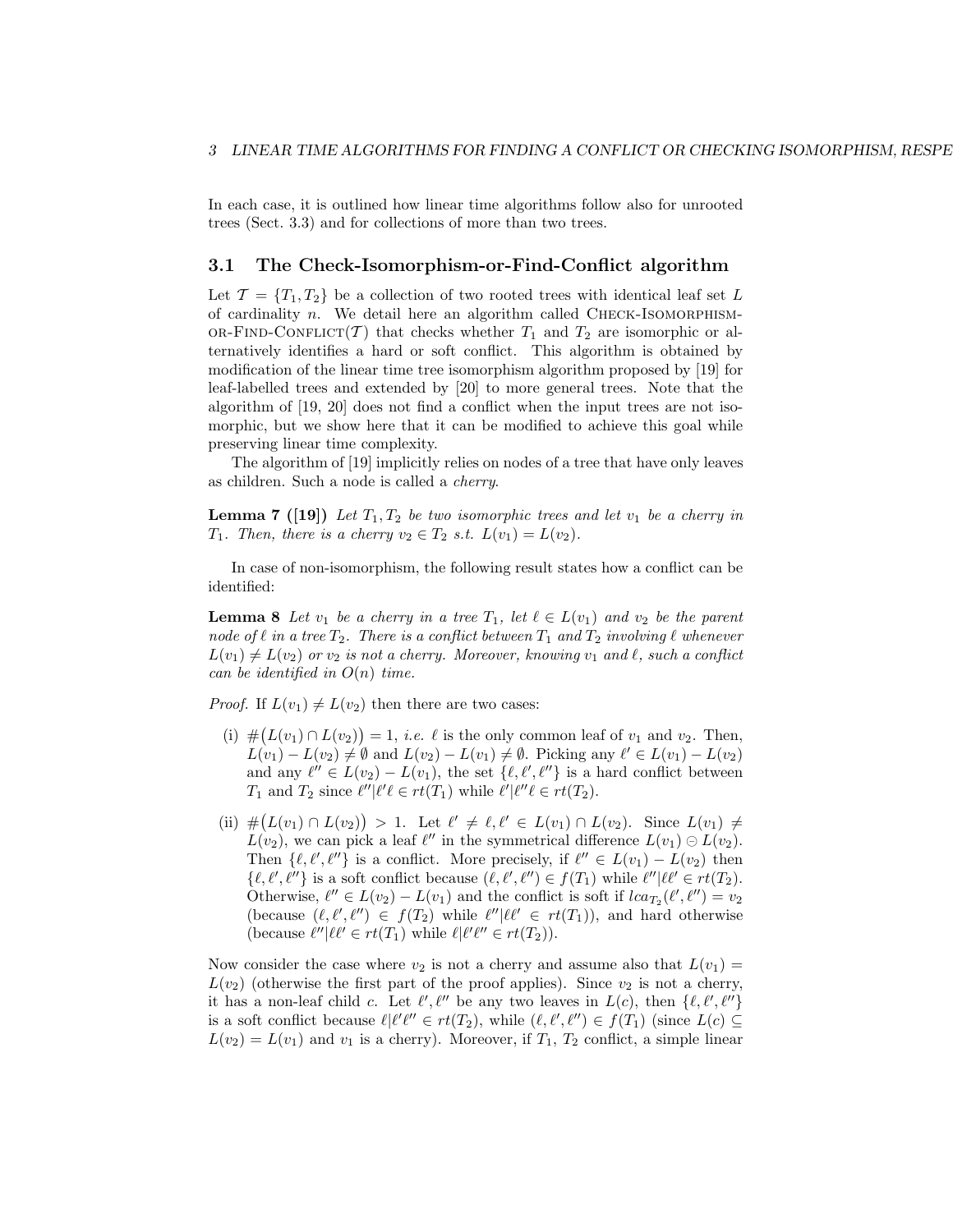time search of the subtrees rooted at  $v_1$  and  $v_2$  is sufficient to identify three leaves  $\ell, \ell', \ell''$  involved in a conflict, according to the guidelines given above.  $\Box$ 

Sketch of the algorithm.

Lem. 7 suggests examining cherries of a tree in a bottom-up process. Given a cherry  $v_1 \in T_1$ , choose  $\ell \in L(v_1)$  and let  $v_2$  be the parent node of leaf  $\ell$  in  $T_2$ . If  $v_2$  is not a cherry or if  $L(v_1) \neq L(v_2)$  then Lem. 8 states that three leaves  $\ell, \ell', \ell''$  on which  $T_1$  and  $T_2$  conflict can be identified in  $O(n)$  time. If, however,  $v_2$  is a cherry and  $L(v_1) = L(v_2)$ , then the cherries can be *eaten* in both trees. This means that leaves hanging from  $v_1$  and  $v_2$  are deleted, turning  $v_1$  and  $v_2$ into leaves to which a same label is assigned (the label is arbitrarily chosen in  $L(v_1) = L(v_2)$ . Note that this modification of the tree can in turn transform the parent node of  $v_1$ , respectively  $v_2$ , in a cherry node.

The processing of cherries in  $T_1$  is iterated until the trees are both reduced to a single leaf with the same label (then we know that the input trees are isomorphic) or until a conflict is identified (that is also present in the original trees). For this algorithm to be used as a subroutine of other algorithms in the paper, we assume that the tree  $T_1$  is returned in the case where isomorphism is detected, and otherwise that the three leaves of the identified conflict are returned.

**Theorem 1** Let  $T_1$ ,  $T_2$  be two rooted trees with identical leaf set L of cardinality n. In time  $O(n)$  algorithm CHECK-ISOMORPHISM-OR-FIND-CONFLICT( ${T_1, T_2}$ ) either concludes that the trees are isomorphic whenever this is the case, or otherwise identifies a hard or soft conflict between  $T_1, T_2$ .

Proof. Correctness stems from Lemmas 7 and 8, and from the fact that only identical parts of the trees are eaten. In that case, assigning to  $v_1$  and  $v_2$  the same label chosen in  $L(v_1) = L(v_2)$  guarantees that the modified trees will be isomorphic iff the original trees are isomorphic. Moreover, if  $\{\ell, \ell', \ell''\}$  is a conflict between the modified trees then  $\{\ell, \ell', \ell''\}$  is also a conflict in the original trees.

Concerning the running time, computing and maintaining the list of cherries in  $T_1$  costs  $O(n)$  time globally. Given a cherry  $v_1 \in T_1$ , finding the corresponding node  $v_2 \in T_2$  is  $O(1)$ . Eating  $v_1$  and  $v_2$  costs a time proportional to the number of their children, hence  $O(n)$  amortized time over the whole process. When nonisomorphism is detected, identifying a conflict requires  $O(n)$  time (cf Lem. 8).  $\Box$ 

Consider now the case of a collection  $\mathcal{T} = \{T_1, T_2, \ldots, T_k\}$  of k trees on n leaves. The problem is still solvable in linear time  $O(kn)$ : run the above-stated algorithm successively on all pairs  $(T_1, T_i)$ , where  $1 < i \leq k$ , until a conflict is found (and then returned) or all trees are processed (and then the tree  $T_1$  is returned).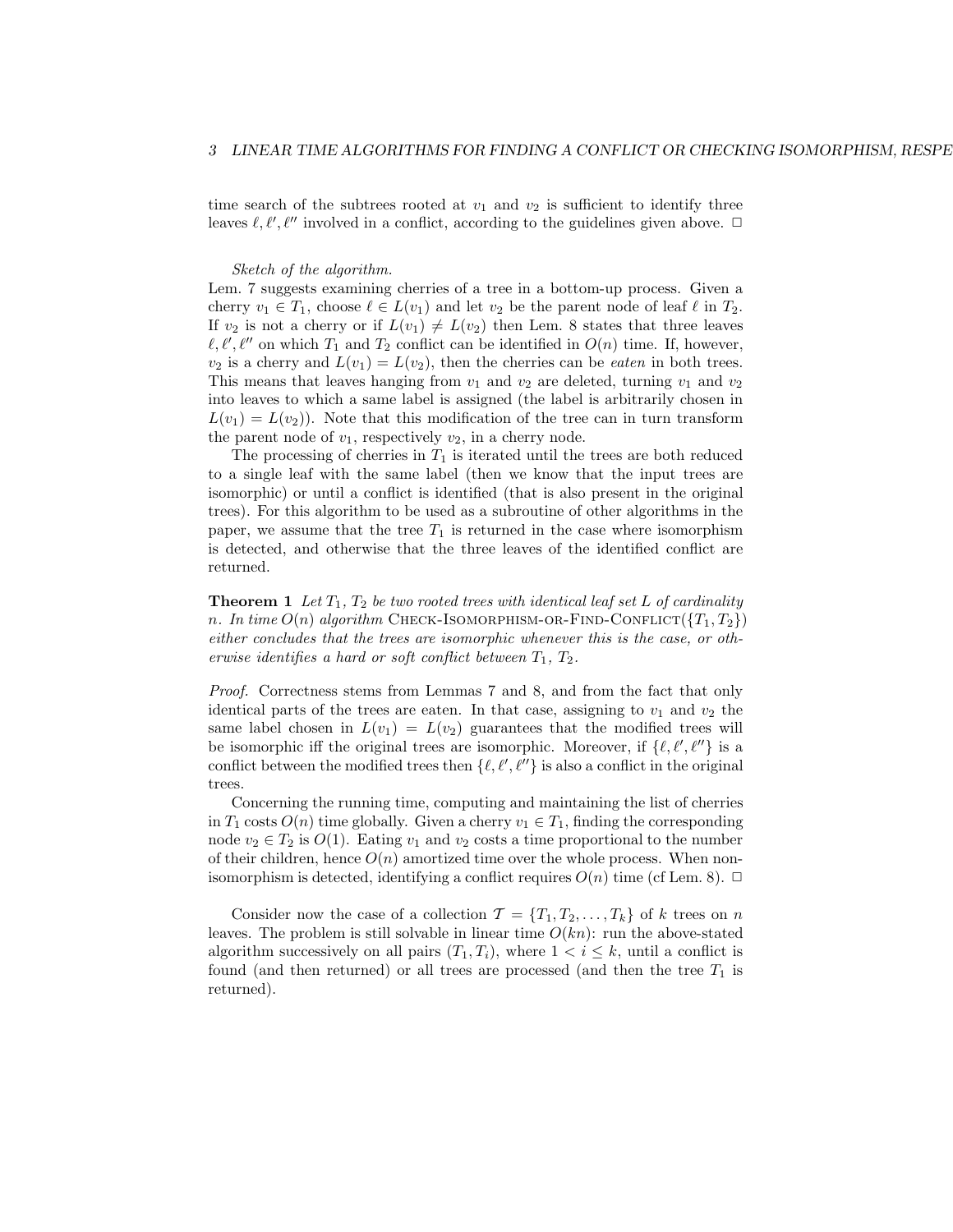## 3.2 The Find-Refinement-or-Conflict algorithm

Let  $\mathcal{T} = \{T_1, T_2\}$  be a collection of two input trees with identical leaf set L of cardinality n. We detail here an  $O(n)$  algorithm, called FIND-REFINEMENT-OR-CONFLICT( ${T_1, T_2}$ ), that either identifies a hard conflict between trees of  $\mathcal T$  or returns a minimum refinement of  $\mathcal T$ .

Similarly to the previous section, this algorithm could be obtained by direct modification of an existing algorithm that decides whether two trees are compatible [19, 8]. However, the algorithm of [8] maintains  $O(n^2)$ -sized data structures (to identify conflicts) when we aim for linear time. Moreover, the linear time algorithm of [19] performs several passes over the trees (first refining  $T_1$  according to  $T_2$ , then  $T_2$  according to  $T_1$ , and finally doing an isomorphism check of the resulting trees). Instead, we present a somewhat different linear time algorithm performing a single pass over the trees and identifying a conflict in case of non-compatibility.

Since soft conflicts are allowed by compatibility, a cherry  $v_1 \in T_1$  does not always correspond to a cherry  $v_2 \in T_2$  with the same leaf set. Given  $v_2$  the parent in  $T_2$  of a leaf  $\ell \in L(v_1)$ , cases where  $L(v_1) \subseteq L(v_2)$  or  $L(v_2) \subseteq L(v_1)$  are now allowed. Moreover,  $v_2$  is no longer required to be a cherry<sup>1</sup>. We use the following result, which plays for compatibility the same role as Lem. 7 plays for isomorphism:

**Lemma 9** Let  $\{T_1, T_2\}$  be a compatible collection,  $v_1$  a cherry in  $T_1$  and  $v_2 :=$  $lca_{T_2}(L(v_1))$ . Then there is a subset C of (at least two) children of  $v_2$  such that  $L(v_1) = L(C)$ .

*Proof.* Let C be the set of children c of  $v_2$  s.t.  $L(c) \cap L(v_1) \neq \emptyset$ .

First, let  $\ell$  be any leaf in  $L(v_1)$ . Because  $v_2$  is a proper ancestror of  $\ell$ , there is a child c of  $v_2$  on the path from  $\ell$  to  $v_2$ . Hence,  $\ell \in L(c) \cap L(v_1)$ , thus  $c \in C$ and  $\ell \in L(c) \subseteq L(C)$ . It follows that  $L(v_1) \subseteq L(C)$ . Now, if C was to contain a single child of  $v_2$ , then this child would be a common ancestor of  $L(v_1)$  and thus  $v_2$  would not be the *least* common ancestor of  $L(v_1)$ . Thus, we have  $\#C \geq 2$ .

Finally, suppose that  $L(v_1)$  is a proper subset of  $L(C)$ . Then, there is  $c \in C$ s.t.  $\exists \ell \in L(c) - L(v_1)$ . Consider  $\ell' \in L(c) \cap L(v_1)$ ,  $c' \in C$  s.t.  $c' \neq c$  and  $\ell'' \in L(c') \cap L(v_1): \ell''|\ell\ell' \in rt(T_2)$  while  $\ell|\ell'\ell'' \in rt(T_1)$ . Hence, by Prop. 1-(ii),  ${T_1, T_2}$  is not compatible which is a contradiction. Therefore,  $L(v_1) = L(C)$ .  $\Box$ 

#### Sketch of algorithm.

Let  $\mathcal{T} = \{T_1, T_2\}$  be a collection of two input trees with identical leaf set L. The algorithm gradually prunes parts of  $T_1$  and  $T_2$ , repeatedly eating cherries in  $T_1$ and corresponding parts in  $T_2$ . This process ends when the trees are reduced to a single leaf or a (hard) conflict is found. At each step, a cherry  $v_1$  in  $T_1$  is chosen, and the corresponding node  $v_2 := \text{lc} a_{T_2}(L(v_1))$  identified, as well as the subset C of  $v_2$ 's children c such that  $L(c) \cap L(v_1) \neq \emptyset$ . Then either:

<sup>&</sup>lt;sup>1</sup>e.g. using parenthetical notation,  $T_1 = (\ell_1, \ell_2, (\ell_3, \ell_4))$  and  $T_2 = ((\ell_1, \ell_2), \ell_3, \ell_4)$ , admit  $((\ell_1, \ell_2), (\ell_3, \ell_4))$  as common refinement.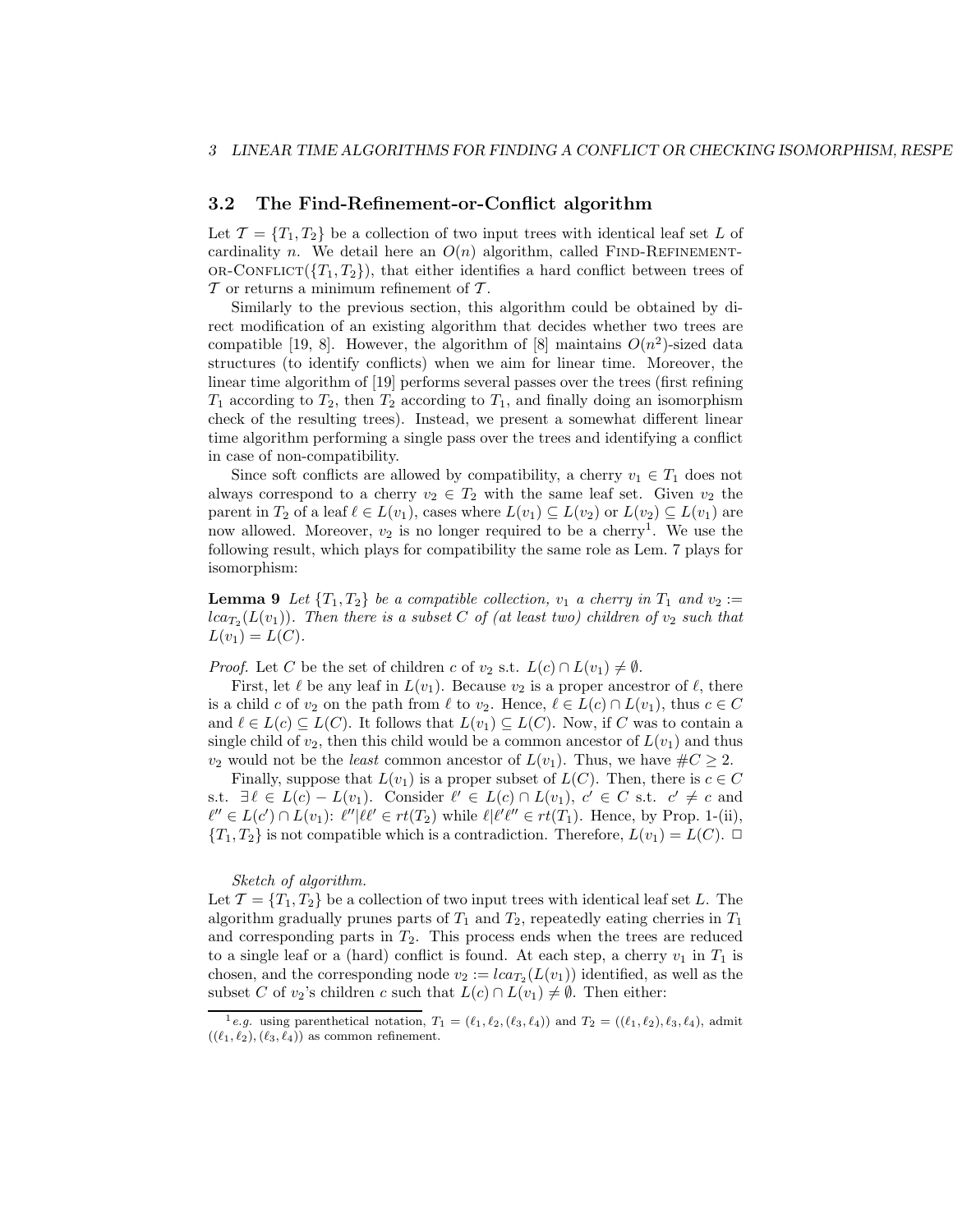- (i)  $L(v_1) = L(C) = L(v_2)$  (i.e. C is the set of all children of  $v_2$ ), then subtrees  $S(v_1)$  and  $S(v_2)$  are pruned;
- (ii)  $L(v_1) = L(C) \subset L(v_2)$ , then subtree  $S(v_1)$  and the set S of subtrees  $S(c)$ , with  $c \in C$ , are pruned;
- (iii)  $L(v_1) \neq L(C)$ , then a conflict involving a leaf  $\ell \in L(C) L(v_1)$  and two leaves  $\ell', \ell'' \in L(v_1)$  is identified (see proof of Lem. 9) and returned.

Pruning a subtree  $S(v_1)$ ,  $S(v_2)$  or a set S of subtrees means deleting all its nodes and replacing it (the subtree or the whole set S under  $v_2$ ) by a single leaf. Both in  $T_1$  and  $T_2$  this new leaf is given a new label, say  $\ell^*$  (which changes at every step).

To build the refinement of  $T_1$  and  $T_2$ , a forest of trees is maintained, initially containing a leaf-tree for each leaf in  $L$ . Unlike  $T_1$  and  $T_2$ , trees of the forest have labels on their internal nodes. At each step of the algorithm, some trees in the forest are assembled to mimic subtrees of  $T_1$  and  $T_2$  that are pruned (cases (i) and (ii)). Trees to assemble are identified thanks to the label of their root, which is found at a leaf in the part of  $T_1$  and  $T_2$  to reproduce. Every such assembly adds a new cluster of  $T_1$  or  $T_2$  in the forest. The clusters formed by trees in the forest are thus all clusters identified by the algorithm in the two input trees. More precisely, each tree of the forest is a minimum refinement of a subtree in  $T_1$  and the corresponding subtree in  $T_2$ . As the assembling process goes on, the number of trees in the forest decreases and each tree contains more and more leaves, *i.e.* is a refinement of a larger part of  $T_1$  and  $T_2$ . When only one tree T remains in the forest, it contains all leaves of  $T_1$  and  $T_2$  and is a minimum refinement of the entire  $T_1$  and  $T_2$  trees.

The pseudo-code FIND-REFINEMENT-OR-CONFLICT( ${T_1, T_2}$ ) (see Algorithm 1) details this process that either identifies a hard conflict between  $T_1$  and  $T_2$ , or returns a tree minimally refining them.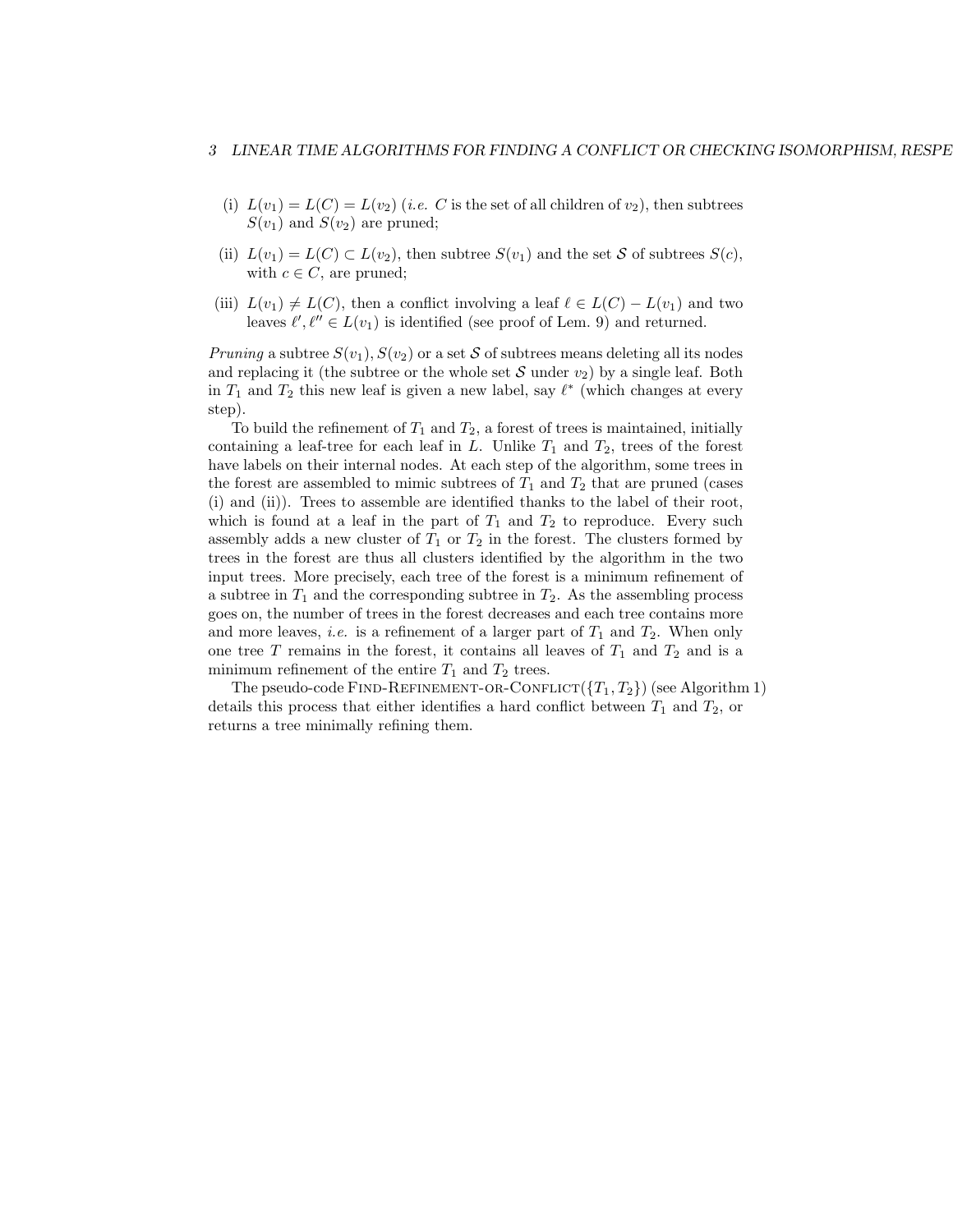| <b>Algorithm 1:</b> FIND-REFINEMENT-OR-CONFLICT( $\{T_1, T_2\}$ )   |
|---------------------------------------------------------------------|
| <b>Input:</b> Two rooted trees $T_a$ , $T_a$ on the same leaf set L |

**Input**: Two rooted trees  $T_1, T_2$  on the same leaf set **Result:** A hard conflict between  $T_1$  and  $T_2$ , or a tree T on L minimally refining  $T_1$  and  $T_2$ .  $F \leftarrow L$  /\* F is a forest of rooted trees (initially leaf-trees) \*/ Let  $Ch$  be the list of cherries in  $T_1$ 1 while  $Ch \neq \emptyset$  do Choose  $v_1$  in  $Ch$ 2 Let  $\ell^*$  be a new label, v a new node in F labelled  $\ell^*$  and let  $v_2 =$  $lca_{T_2}(L(v_1))$  $C \leftarrow \emptyset$  /\* C are the subtrees of  $v_2$  to prune because of  $v_1$  \*/  $3 \mid P \leftarrow L(v_1)$  /\* P are leaves leading to identify new subtrees to prune \*/ 4 foreach leaf  $\ell \in L(v_1)$  do 5 if  $\ell \in P$  then 6 **Let c** be the child of  $v_2$  s.t.  $\ell \in L(c)$ <br>**6 c f c f c f**  $\ell^n \in L(c)$  **do**  $\tau$  for each leaf  $\ell'' \in L(c)$  do 8 if  $\ell'' \in P$  then  $P \leftarrow P - \{\ell''\}$ else  $\sqrt{\alpha}$  case (iii) in the text  $\sqrt{\alpha}$ 9 Let  $\ell'$  be a leaf in  $L(v_1) - L(c)$ Let T, respectively  $T'$ , respectively  $T''$ , be the tree of F whose root is labelled by  $\ell$ , respectively  $\ell'$ , respectively  $\ell^{\prime\prime}$ 10  $\ell \leftarrow$  a leaf of  $T, \ell' \leftarrow$  a leaf of  $T', \ell'' \leftarrow$  a leaf of  $T''$ return  $\{\ell,\ell',\ell''\} \not\uparrow conflict$  on  $\{\ell,\ell',\ell''\} \not\uparrow$ 11  $\Box$  Add to F a tree  $T_c$  that is a copy of  $S(c)$  then connect  $T_c$ to other trees in  $F$  by merging respectively each of its leaves with the root of the tree having the same label 12  $\Box$  Add an edge in F making  $T_c$  a new child subtree of v.  $\Box$  Add  $c$  to  $C$ 13 Replace  $S(v_1)$  in  $T_1$  by a new leaf labelled  $\ell^*$  and add its parent to  $Ch$  if it becomes a cherry 14 **foreach** node  $c \in C$  **do** Remove the subtree  $S(c)$  from  $T_2$ <br>
15 **if**  $v_2$  has become a leaf in  $T_2$  **then**  $\frac{1}{2}$  case (i) in the tex if  $v_2$  has become a leaf in  $T_2$  then /\* case (i) in the text \*/ Label  $v_2$  by  $\ell^*$ 16 else /\* case (ii) in the text \*/ Graft a new leaf labelled  $\ell^*$  by a new edge under  $v_2$ return a tree T in F  $\mid^*$  in fact, there is only one tree left in F at that stage \*/

**Theorem 2** Let  $T_1$ ,  $T_2$  be two rooted trees with identical leaf sets, in time  $O(n)$ algorithm FIND-REFINEMENT-OR-CONFLICT( ${T_1, T_2}$ ) either returns a tree T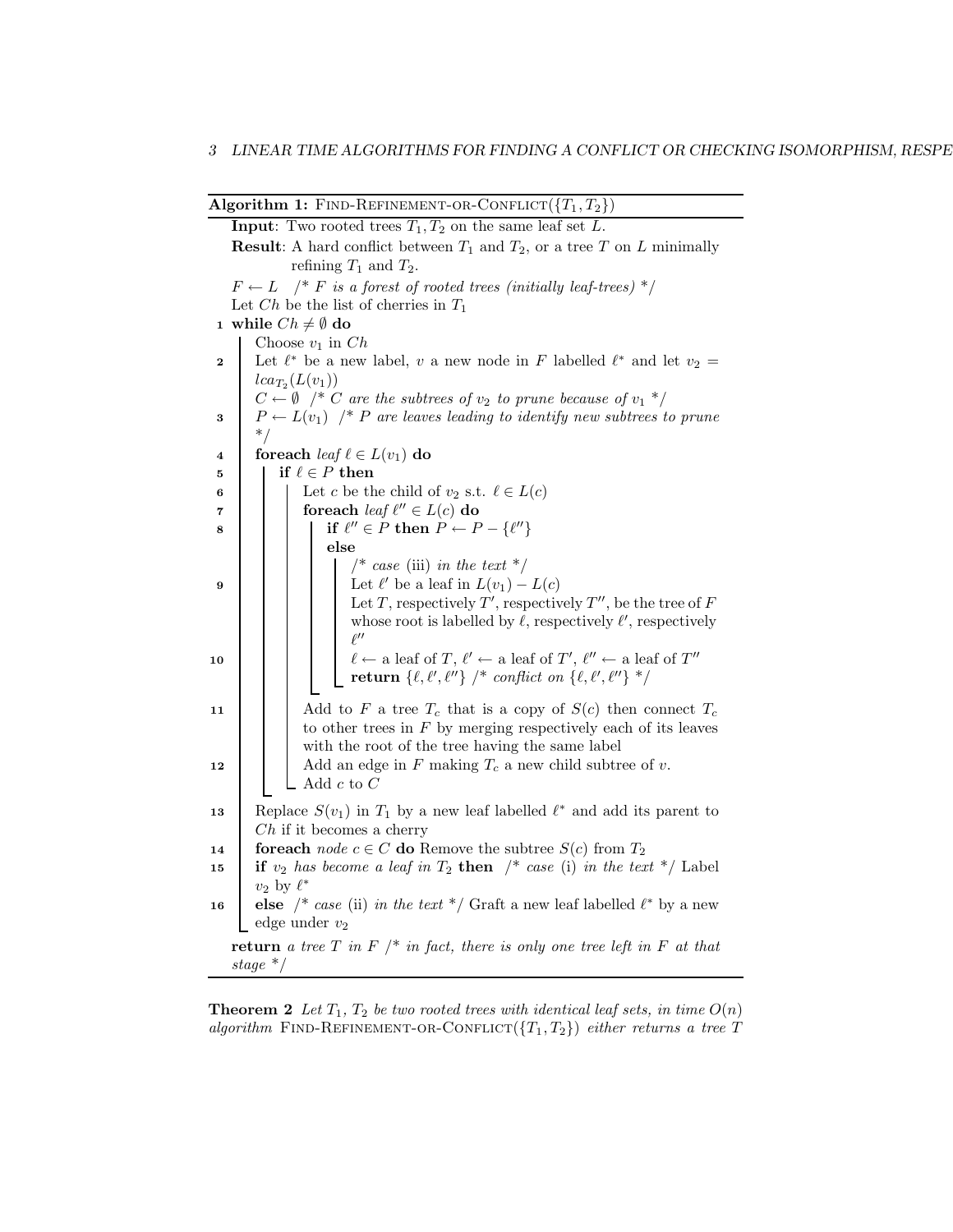minimally refining  $T_1$  and  $T_2$  if such a tree exists, or otherwise returns a hard conflict between  $T_1$  and  $T_2$ .

#### Proof.

Correctness. (i) First consider the case where the algorithm returns a tree  $T$ . Note that the progressive eating of  $T_1$  (line 13) guarantees that each internal node of the original  $T_1$  becomes at some step a cherry  $v_1$  in the modified  $T_1$ . Moreover, during the processing of  $v_1$  at some iteration of loop 1, the updates of F (lines 2,11,12) guarantee that F contains a tree  $T_v$  rooted at v s.t.  $L(T_v)$ is the cluster of the original  $T_1$  induced by  $v_1$  when the inner loop (initiated at line 4) ends. Hence, in particular, after processing the root of  $T_1$ , there is a tree in F with leaf set L. Note in passing that this is the only tree remaining in  $F$ at that point since the set of leaves of trees in  $F$  is always exactly  $L$  (this is true when  $F$  is created and after each update of  $F$ ). Hence, returning the only tree left in F at the end of the algorithm gives a tree T s.t.  $L(T) = L$ .

 $F$  is initialized with trees of size one, each one being a leaf labelled by an element of  $L$ , *i.e.* containing no cluster. Then changes in the forest only consist in connecting some of its trees, which adds new clusters and never removes already formed clusters. The assembling of trees continues until they all have been connected into one tree  $T$  that hence contains all clusters formed in  $F$ during execution of the algorithm. We now show that  $Cl(T) = Cl(T_1) \cup Cl(T_2)$ , *i.e.* that all clusters of  $T_1$  and  $T_2$  are formed in F, and only those.

- Clusters of  $T_1$ : let  $C_1$  be a cluster of  $T_1$  induced by an internal node  $v_1$  of  $T_1$ . The gradual eating of cherries of  $T_1$  guarantees that  $v_1$  is the considered node at an iteration of loop 1. During this iteration, after the end of loop 4, F contains a new tree, say  $T_v$ , with root v s.t.  $L(T_v) = L(v_1)$ , *i.e.*  $C_1$  is induced by a tree in  $F$ .
- Clusters of  $T_2$ : each cluster  $C_2$  of  $Cl(T_2)$  is either induced by the node c in  $T_2$  considered on line 6 or induced by a node inside  $S(c)$ . In both cases, after the execution of line 11, a copy of  $C_2$  has been added in a tree of F.

This shows that every cluster of  $T_1$  and  $T_2$  is formed in F at some step, *i.e.* is present in the tree T output by the algorithm. Moreover, new clusters are only formed in  $F$  due to changes done at line 11 and line 12. These changes in  $F$ respectively involve:

- creating in F a copy of the subtree  $S(c)$  of  $T_2$ , whose leaves are merged with roots of trees previously in  $F$  having respectively the same label. Each such label either belongs to  $L$  or is a label  $\ell^*$  corresponding to an internal node v in the original  $T_2$ . In the latter case, the tree of F with root labelled by  $\ell^*$  has  $L(v)$  as leaf-set. This guarantees that line 11 adds in  $F$  only clusters present in the original tree  $T_2$ ;
- adding existing trees or newly formed trees as child subtrees of the node v of F, until it becomes the root of a tree having  $L(v_1)$  as leaves. Thus, these executions of line 12 form in  $F$  a cluster of  $T_1$ .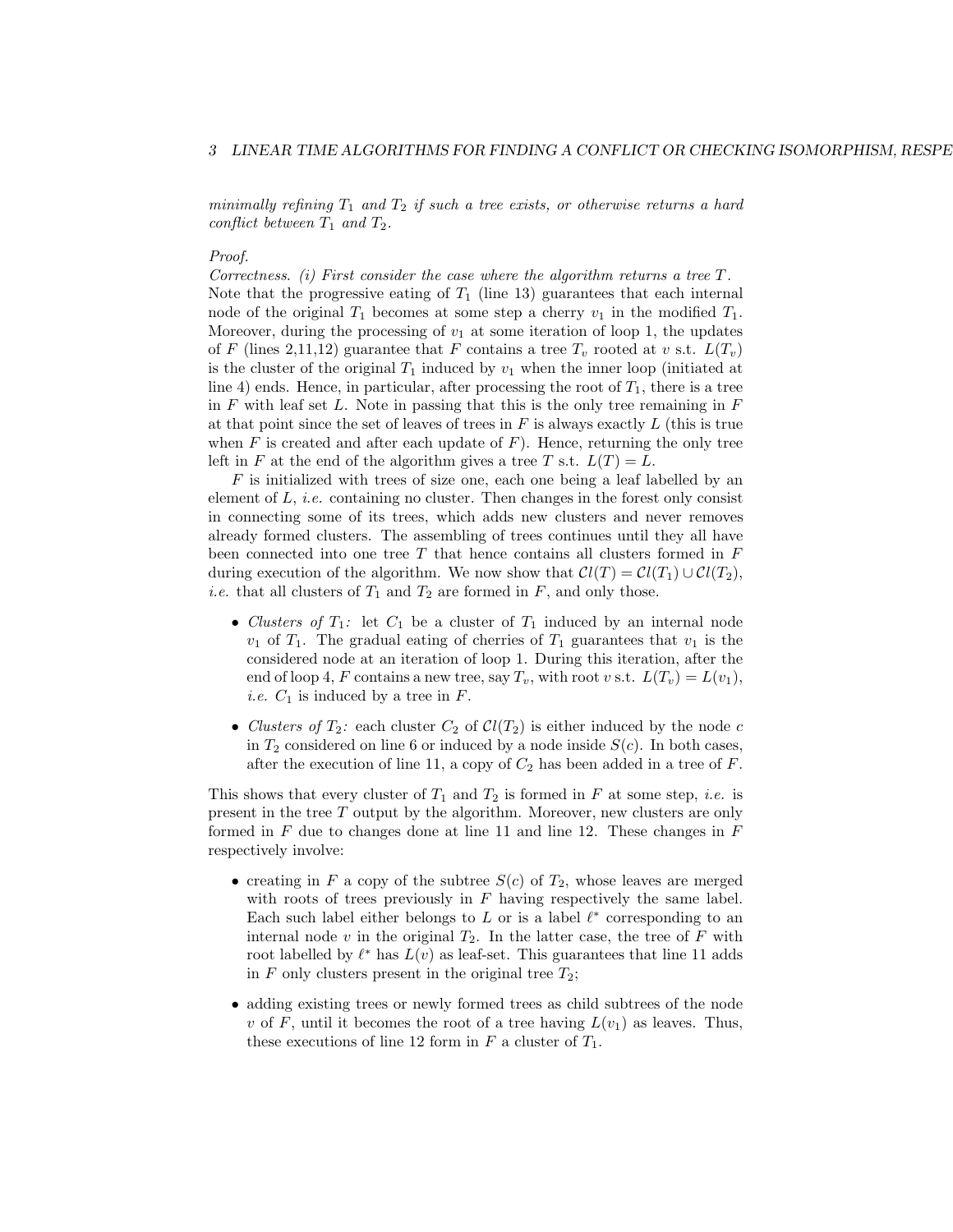Therefore, only clusters present in  $T_1$  and  $T_2$  are formed in  $F$ .

As a result, if the algorithm returns a tree T, this tree is s.t.  $Cl(T) =$  $Cl(T_1) \cup Cl(T_2)$ . By Lem. 2, this implies that T is a minimum refinement of  $T_1$ and  $T_2$ .

(ii) Finally, consider the case where the algorithm returns a conflict.

The algorithm returns a conflict  $\ell, \ell', \ell''$  whenever a leaf  $\ell'' \notin P$ , *i.e.*  $\ell'' \notin L(v_1)$ is found in the subtree rooted at a child c of  $v_2 := \text{lc} a_{T_2}(L(v_1))$ . But since  $L(c)$  contains both a leaf in  $\ell \in L(v_1)$  and leaf  $\ell'' \notin L(v_1)$  then there is no subset C of  $v_2$  children s.t.  $L(C) = L(v_1)$ . Hence, by Lem. 9 there is a conflict between  $T_1$  and  $T_2$  in their current state (recall that these trees are gradually reduced during the algorithm). Indeed, let  $\ell' \in L(v_1) - L(c)$  (such a leaf exists by definition of  $v_2$ ), then  $\ell''|\ell\ell' \in rt(T_1)$  while  $\ell'|\ell\ell'' \in rt(T_2)$ . Now if  $\{\ell, \ell', \ell''\}$ is a conflict between  $T_1$  and  $T_2$ , the way trees are gradually reduced by the algorithm on lines 13-16 implies that there is a conflict in the original trees  $T_1$ and  $T_2$ . Such a conflict is returned by the algorithm by replacing  $\ell$ , respectively  $\ell', \ell''$  by a leaf of the original subtree it represents (the tree of the forest to which  $\ell$ , respectively  $\ell', \ell'',$  belongs is a refinement of a subtree of the original tree  $T_1$  and of a subtree of the original tree  $T_2$ ). Thus, if the algorithm returns a conflict, this is a conflict between the input trees  $T_1$  and  $T_2$ .

*Running time.* The algorithm is traversing  $T_1$ ,  $T_2$  a constant number of times, spending a constant amount of time at each of the  $O(n)$  nodes and edges. Nodes  $v_2$  are identified in  $O(n)$  amortized time by exploring a different subtree of  $T_2$ each time (or using dynamic data structures proposed by [26]). The list of cherries in  $T_1$  is maintained in  $O(n)$  globally, sets of subtrees  $S(c)$  corresponding to processed cherries of  $T_1$  are identified and removed in  $O(n)$  globally. See Appendix 5 for more details.  $\Box$ 

We now generalize Thm. 2: given a collection  $\mathcal{T} = \{T_1, T_2, \ldots, T_k\}$  of k rooted trees with leaf set  $L$  of cardinality  $n$ , we want to compute a minimum refinement of  $\mathcal T$  if  $\mathcal T$  is compatible. Otherwise, a hard conflict between two trees of  $\mathcal T$  has to be identified.

Note that we can not proceed exactly as done in the previous section for isomorphism, because the compatibility relation is not transitive. However, taking minimum refinement of (compatible) trees is an associative operation. Thus, we can iterate the process described above for two trees in the following way: choose two trees of  $\mathcal T$  and replace them in  $\mathcal T$  by their minimum refinement output by the process. Repeat that operation until either a conflict is found or until  $\mathcal T$  has only one tree left, which is the minimum refinement of the initial collection. In the first hand, the running time is clearly  $O(kn)$  since at most  $k-1$  pairs of trees with n leaves are considered. On the other hand, Lem. 2-(iii) ensures that the set  $\bigcup_{T_i \in \mathcal{T}} rt(T_i)$  is left unchanged after each iteration of the algorithm. Hence, if a hard conflict is returned then this hard conflict is present between two trees of the original collection.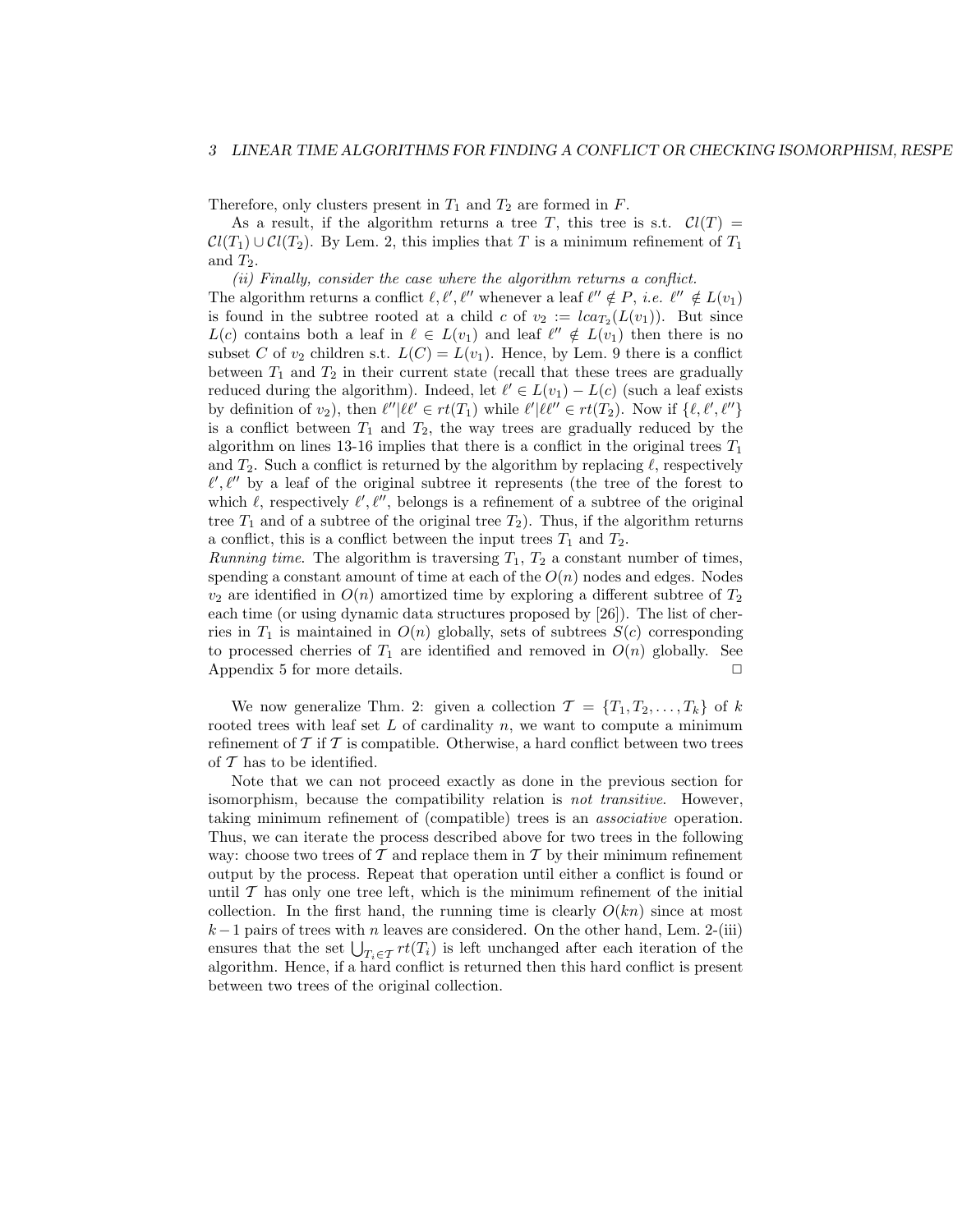# 3.3 Dealing with unrooted trees

Let U be a collection of unrooted trees with identical leaf set L and let  $\rho \in L$ . As suggested by [3, 8]:

- all (rooted) trees of the collection  $U^{-\rho}$  are isomorphic iff all (unrooted) tree of  $U$  are isomorphic and,
- $\bullet\,$  the collection  $\mathcal{U}^{-\rho}$  is compatible iff the collection  $\mathcal{U}$  is compatible.

Moreover, if  $\{\ell, \ell', \ell''\}$  is a hard or soft conflict, respectively a hard conflict, between two trees  $T_1, T_2 \in \mathcal{U}^{-\rho}$ , then the trees  $T_1^{+\rho}, T_2^{+\rho}$  which both belong to U are such that  $T_1^{+\rho}[\{\rho,\ell,\ell',\ell''\}]$  and  $T_2^{+\rho}[\{\rho,\ell,\ell',\ell''\}]$  are not isomorphic, respectively  $\{T_1^{+\rho}|\{\rho,\ell,\ell',\ell''\},T_2^{+\rho}|\{\rho,\ell,\ell',\ell''\}\}$  is not compatible. Thus, using the algorithms presented in this section on  $\mathcal{U}^{-\rho}$ , it is possible to check in linear time whether all trees in  $U$  are isomorphic or compatible, and otherwise to identify a quartet of conflicting leaves.

# 4 Fixed-Parameter Tractability of MAST and MCT

The previous section considered the problem of deciding whether trees of an input collection conflict on the relative location of leaves, i.e. taxa. In most practical cases, the answer is positive and one can then aim at producing a consensus of the input trees by removing a minimum set of conflicting leaves, that is solving the MAST and MCT problems. The present section proposes exact algorithms to solve these problems. They use as subroutines the algorithms presented in the previous section.

The MAST and MCT problems are both NP-hard in general. However, different algorithms have been proposed for MAST with a running time that is exponential only on a given parameter, for instance the degree. [16] showed that a parameterized version of MAST is fixed-parameter tractable (FPT). More formally, a problem is FPT whenever it can be solved by an algorithm with  $O(f(p)N^{\alpha})$  running time, where p is the parameter, N is the size of the input,  $\alpha$  is a constant (independant of both p and N) and f is an arbitrary function, though usually exponential [16]. The interest in designing fixed-parameter algorithms is that for some practical instances, the value of the parameter is known to be small. Hence, the exponential term hidden in the function  $f$  is not penalizing that much the running time, which means that the problem is tractable for that kind of instances.

We first consider the fixed-parameter tractability of MAST and MCT on rooted trees. The parameterized version of MAST considered in [16, 17] is the following search problem:

Name: Parameterized Rooted Maximum Agreement SubTree (PRMAST) **Input:** A collection  $\mathcal{T} = \{T_1, T_2, \ldots, T_k\}$  of k rooted trees with identical leaf set  $L$  of cardinality  $n$ . **Parameter:** an integer  $p \geq 0$ .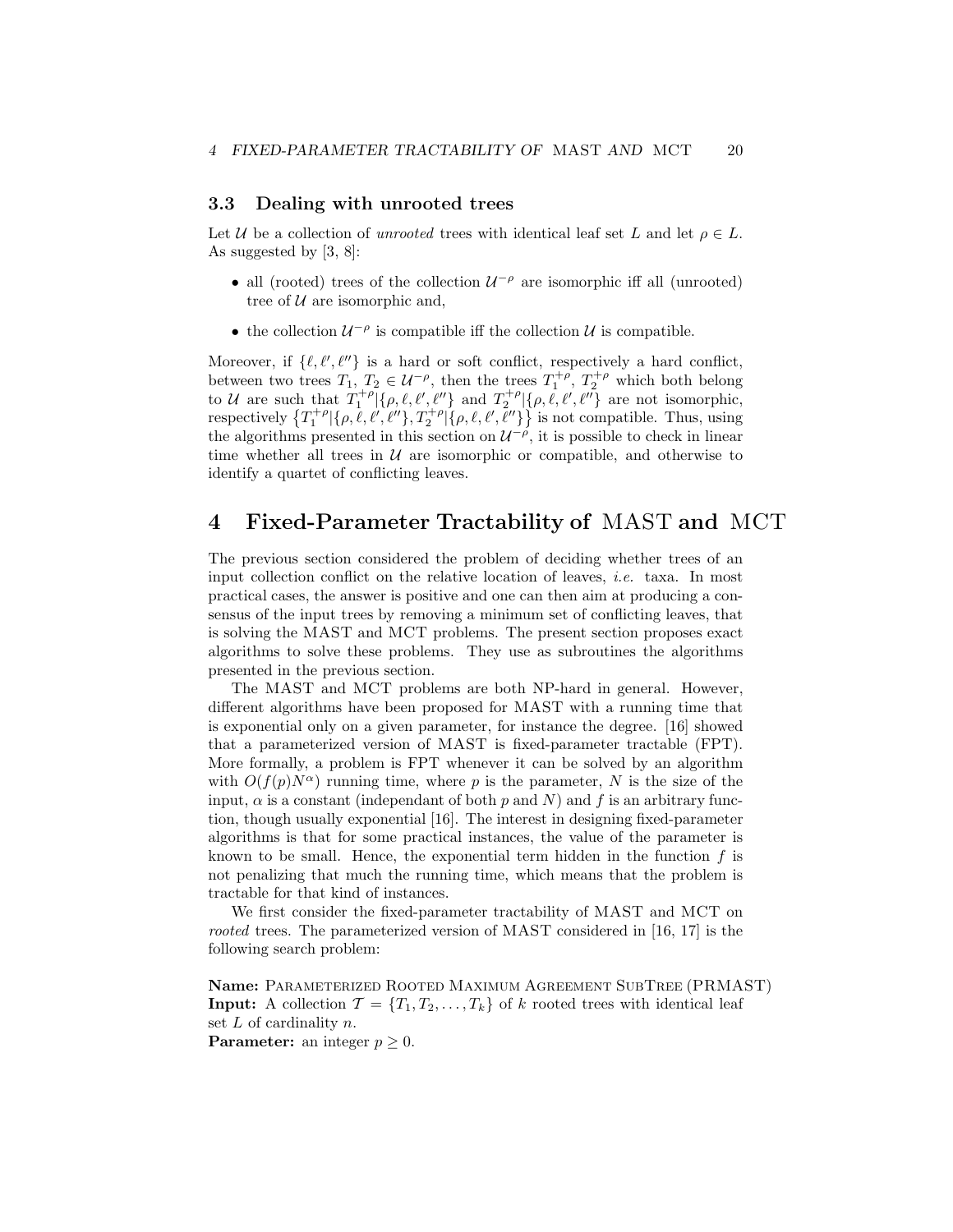**Task:** Find an agreement subtree T of T s.t.  $\#T \geq n - p$ , if such a tree exists.

Similarly, we define

Name: Parameterized Rooted Maximum Compatible Tree problem (PRMCT)

**Input:** A collection  $\mathcal{T} = \{T_1, T_2, \ldots, T_k\}$  of k rooted trees with identical leaf set  $L$  of cardinality  $n$ .

**Parameter:** an integer  $p \geq 0$ .

Task: Find a tree T compatible with T s.t.  $\#T \geq n - p$ , if such a tree exists.

On practical data, the value of  $p$  is likely to be reasonnably small. Indeed, source trees are now usually inferred from lenghty molecular sequences and through more and more accurate inference methods. Thus, trees inferred on a same set of taxa and given as input to PRMAST and PRMCT are unlikely to differ on the location of a large number of taxa. Moreover, confidence values enable to detect and collapse edges with unsufficient statistical support, which incidentally reduces the number of conflicts between the source trees.

Links between MAST, respectively MCT, and the HITTING SET problem [3, 15, 16, 17], respectively [8], have suggested two ways to solve the former: Section 4.1 describes a recursive method sketched in [16], whose complexity is slightly improved here. Then, Sect. 4.2 describes a method explicitly solving 3-HITTING SET as a subproblem [16, 17]. These two methods lead to FPT algorithms having complementary running times. Indeed, which approach is the fastest depends on the particular values taken by  $p$  and  $n$ . Both methods were originally introduced for solving PRMAST. They also apply to solve PRMCT as shown below. Moreover, Sect. 4.3 shows that the two methods can be extended to deal with unrooted trees.

# 4.1 Recursive FPT algorithms

Starting from the remark that if any two trees of a collection have a conflict, then the leaves involved in the conflict do not appear in any agreement subtree of the whole collection (Prop. 1-(i)), a recursive algorithm for finding an agreement subtree of an initial collection T of k rooted trees is the following [16]: identify a conflict  $\{\ell, \ell', \ell''\}$  between two input trees, then try alternatively to remove one of  $\ell$ ,  $\ell'$ ,  $\ell''$  from all trees of  $\mathcal T$  and iterate on the three possible restricted collections until a collection of isomorphic trees is obtained or until  $p$  leaves have been removed. Hence, to solve PRMAST, we need a subroutine that checks that k trees are isomorphic or otherwise returns a hard or soft conflict between two of these trees. Algorithm CHECK-ISOMORPHISM-OR-FIND-CONFLICT of Sect. 3.1 can be used for this purpose. We call RECURSIVE-MAST the resulting recursive algorithm solving PRMAST.

To solve PRMCT, a similar algorithm can be used. It needs a subroutine that returns a minimum refinement of a collection of k trees when such a tree exists, or otherwise returns a hard conflict between two trees of the collection. The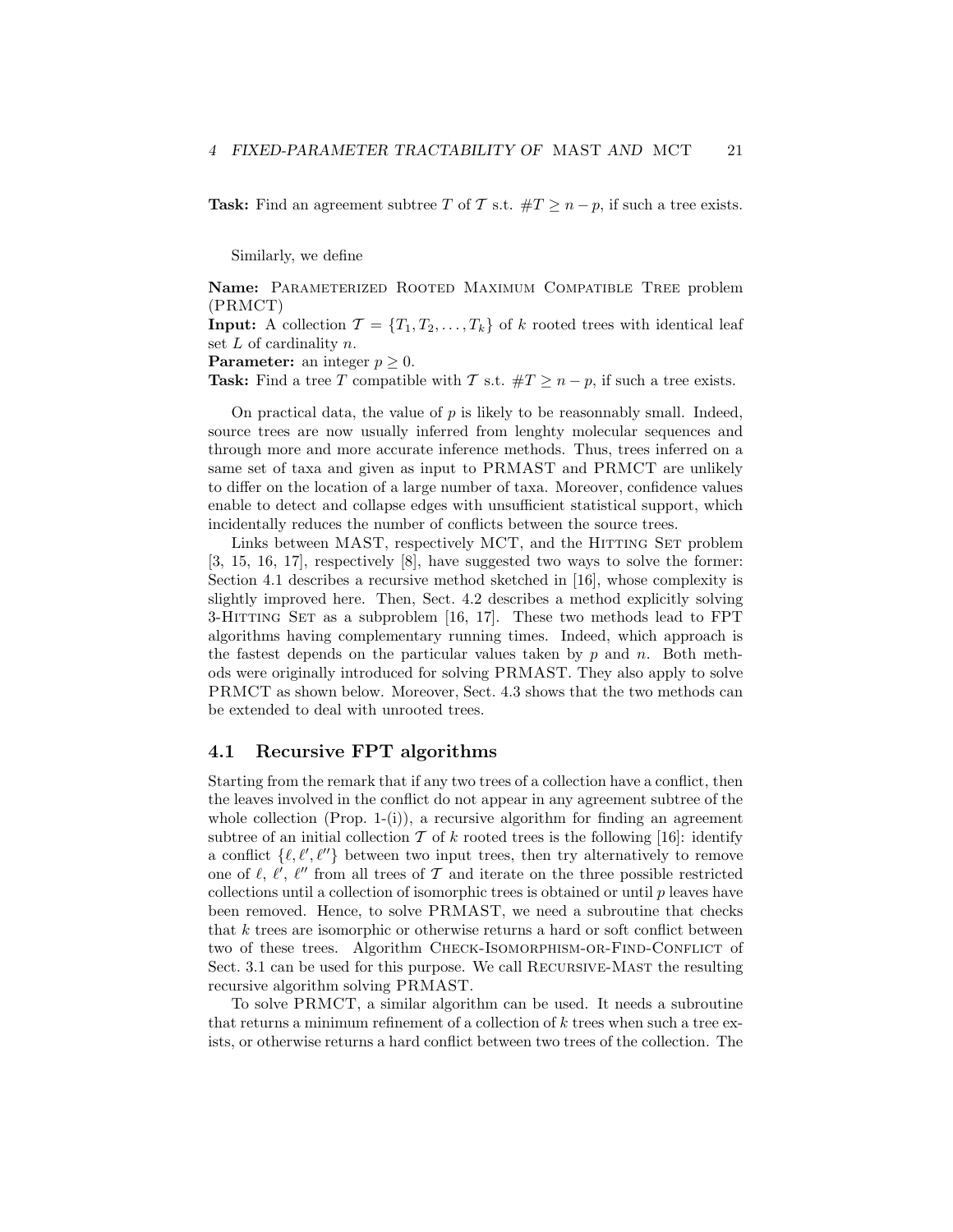linear-time algorithm FIND-REFINEMENT-OR-CONFLICT of Sect. 3.2 can be used for this purpose. We call RECURSIVE-MCT this algorithm solving PRMCT. Note that the only difference between Recursive-Mast and Recursive-Mct is that the former issues calls to CHECK-ISOMORPHISM-OR-FIND-CONFLICT, while the latter issues calls to FIND-REFINEMENT-OR-CONFLICT. The pseudocode for Recursive-Mct is given in Algorithm 2.

| Algorithm 2: RECURSIVE-MCT $(T, p)$                                                                                                                               |
|-------------------------------------------------------------------------------------------------------------------------------------------------------------------|
| <b>Input:</b> A collection $\mathcal{T} = \{T_1, T_2, \ldots, T_k\}$ of k rooted trees with identical                                                             |
| leaf set L and an integer $p \geq 0$ .                                                                                                                            |
| <b>Result:</b> A tree T compatible with T s.t. $\#T \geq \#L - p$ if such a tree                                                                                  |
| exists or, otherwise, the empty tree $\emptyset$ .                                                                                                                |
| $res \leftarrow$ FIND-REFINEMENT-OR-CONFLICT $(\mathcal{T})$                                                                                                      |
| if res is a tree T then return T /* this tree is compatible with $T \frac{*}{'}$                                                                                  |
| /* Otherwise res is a set of three leaves that is a conflict in $T^*$ /                                                                                           |
| if $p > 0$ then                                                                                                                                                   |
| foreach <i>leaf</i> $\ell \in$ res do                                                                                                                             |
|                                                                                                                                                                   |
| 17 $\Bigg  \begin{array}{c} T \leftarrow \text{RECURSIVE-MCT}\big(T   (L - {\ell}), p - 1\big) \\ \text{if } T \neq \emptyset \text{ then return } T \end{array}$ |
|                                                                                                                                                                   |
| 19 return $\emptyset$                                                                                                                                             |

#### Theorem 3

- (i) Algorithm RECURSIVE-MAST solves the PRMAST problem in  $O(3^p kn)$ time.
- (ii) Algorithm RECURSIVE-MCT solves the PRMCT problem in  $O(3^p k n)$  time.

# Proof.

Correctness. We give the proof of (ii), the proof of (i) is similar.

We proceed by induction on p. If  $p = 0$ , then the result of RECURSIVE-MCT is the result of the algorithm FIND-REFINEMENT-OR-CONFLICT, which is correct.

If  $p > 0$ , and T is compatible, then FIND-REFINEMENT-OR-CONFLICT returns a minimum refinement of T, *i.e.* a tree of size  $#L \geq #L-p$  and compatible with  $\mathcal T$ , which is correct.

If  $p > 0$  and T is not compatible, then the result res of the algorithm FIND-REFINEMENT-OR-CONFLICT is a hard conflict  $\{\ell, \ell', \ell''\}$  between two trees of  $\tau$ .

By Prop. 1-(ii), this implies that there is no tree compatible with  $\mathcal T$  including all leaves of res. This means that there is a tree of size at least  $#L - p$ and compatible with T iff there is a tree of size at least  $#L - p$  and compatible with  $\mathcal{T}|(L - \{\ell\}), \mathcal{T}|(L - \{\ell'\})$  or  $\mathcal{T}|(L - \{\ell''\})$ . On line 17 of the algorithm Recursive-Mct, are issued recursive calls on the three collections, whose respective leaf sets are all of cardinality  $#L-1$ . By induction, each of these calls, taking as input a collection with leaf set  $\tilde{L} \in \{L - \{\ell\}, L - \{\ell'\}, L - \{\ell''\}\},\$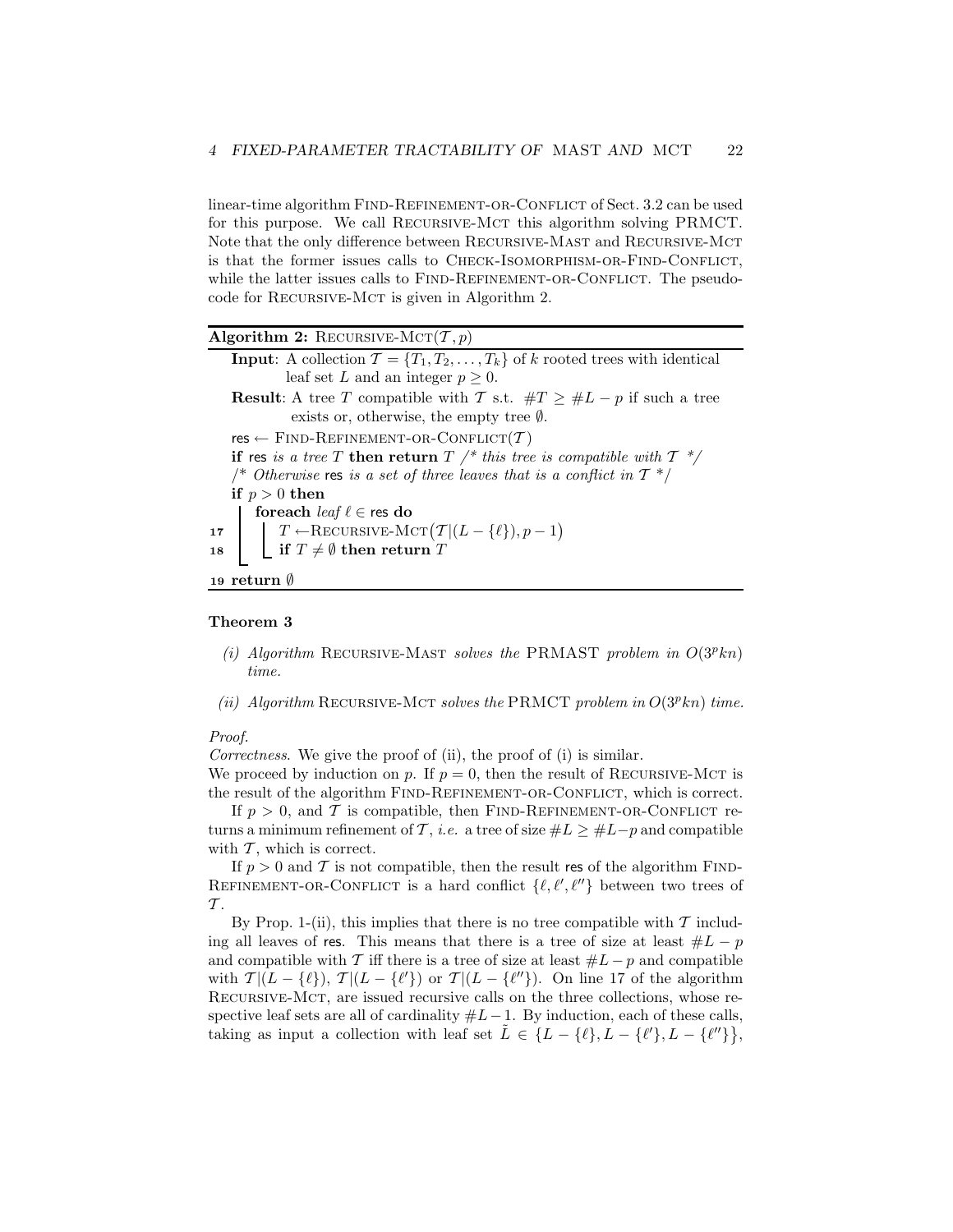returns a tree of size at least  $#L - (p - 1) = #L - p$  and compatible with the considered collection iff such a tree exists. There are two cases:

- the three recursive calls return an empty tree, which then means that there is no tree of size at least  $#L-p$  and compatible with T and justifies returning an empty tree on line 19;
- one of the three recursive calls returns a tree T of size at least  $#L-p$  and compatible with the considered collection. Returning this tree on line 18 as a solution to  $(\mathcal{T}, p)$  is correct.

Running time. The recursive calls in the algorithms RECURSIVE-MCT form a search tree of depth at most  $p$  ( $p$  is decreased by one at each recursive call until it reaches 0) whose nodes have degree bounded by 3 (0 to 3 recursive calls are issued at each execution of the pseudo-code). Hence, the search tree explored contains at most  $O(3^p)$  nodes. Moreover, by results of Sect. 3 each node is processed in  $O(nk)$  because it requires a single call to FIND-REFINEMENT-OR-CONFLICT (restricting T to  $L - \{\ell\}$  only costs  $O(k)$ ).

For PRMAST, this improves on the complexity of  $[16]$  by a log n factor. Concerning PRMCT, this is the first time that the problem is shown to be FPT. The burden of the complexity depends only on the level of disagreement between the input trees. When considering a collection of trees disagreeing on few species, we obtain an efficient algorithm, whatever the size, number and degree of the input trees.

## 4.2 Algorithms resorting explicitly to 3-HITTING SET

## 4.2.1 The HITTING SET problem

Let C be a collection of subsets of a ground set L. A hitting set of C is a set H s.t. for all  $X \in \mathcal{C}$ ,  $H \cap X$  is non-empty. The corresponding search problem is:

### Name: HITTING SET

**Input:** A collection C of subsets of a finite ground set L and an integer  $p \geq 0$ .

Task: Find a hitting set H of C s.t.  $#H \leq p$ , if such a set exists.

HITTING SET is an alternate formulation of SET COVER. It is NP-complete [27] and W[2]-complete for parameter  $p$  [28, Prop. 10].

The  $d$ -HITTING SET problem (where  $d$  is a fixed positive integer) is the restriction of HITTING SET to instances where sets in  $\mathcal C$  have cardinality d. The d-HITTING SET problem is known to be fixed-parameter tractable, the best current algorithm running in  $O(c^p + \# \mathcal{C})$  time where  $c = d - 1 + O(d^{-1})$  [29].

The particular cases where  $d = 2$  and  $d = 3$  have been extensively considered. The 2-HITTING SET problem can be seen as an alternate formulation of the VERTEX COVER problem, for which there is very efficient FPT algorithms (see [30] and references therein). For 3-HITTING SET, [29] give an algorithm running in  $O(2.27^p + \text{\#C})$  time, which is more efficient than the algorithm for general d.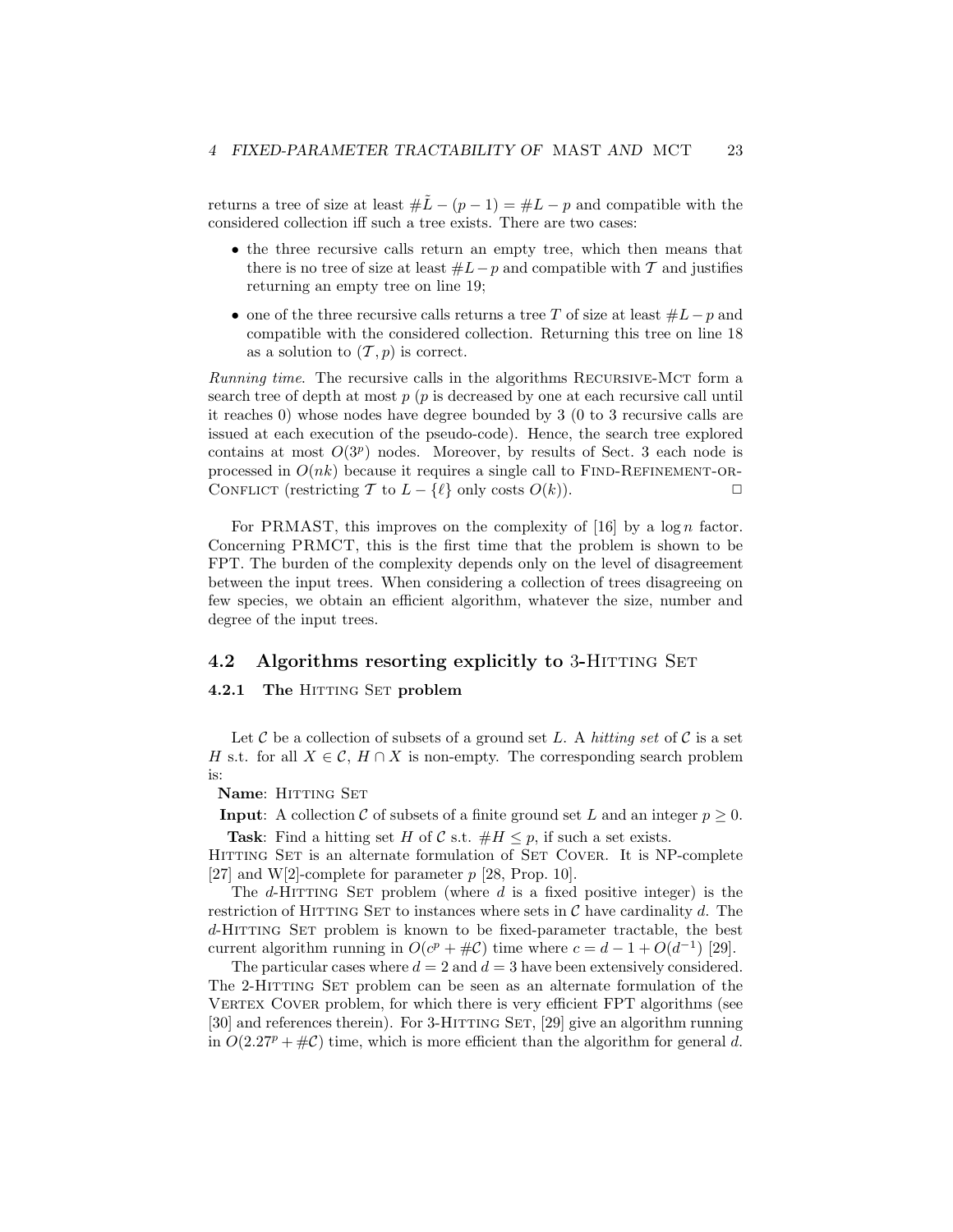#### 4.2.2 Reducing PRMCT and PRMAST to 3-HITTING SET

PRMCT and PRMAST can be solved by reduction to 3-HITTING SET:

**Proposition 2** Let  $\mathcal{T}$  be a collection of rooted trees with identical leaf set  $L$ and let  $H \subset L$ .

- (i) Let C be the set of hard and soft conflicts in  $T$ : H is a hitting set of C iff there is an agreement subtree of T with leaf set  $L - H$ .
- (ii) Let C be the set of hard conflicts in  $\mathcal{T}$ : H is a hitting set of C iff there is a tree compatible with  $\mathcal T$  with leaf set  $L - H$ .

#### Proof.

(i) If  $H$  is a hitting set of  $C$  then for every hard or soft conflict on three leaves in T, at least one of these leaves is removed in  $L - H$ . Thus, all trees in  $\mathcal{T} |(L-H)$  induce the same triple and fan sets, *i.e.* by Lem. 1-(ii) are isomorphic. These isomorphic trees on  $L - H$  are agreement subtrees of T. Conversely, let T be an agreement subtree of T with leaf set  $L-H$ . Let  $X \in \mathcal{C}$ , we have  $X \subseteq L$ and  $X \nsubseteq L - H$  by Prop. 1-(i). This implies  $X \cap H \neq \emptyset$ , hence H is a hitting set of C.

(ii) If H hits all hard conflicts between trees of T, then trees in  $\mathcal{T} |(L - H)$ have no hard conflict. Thus, by Prop. 1-(ii),  $\mathcal{T} |(L-H)$  is compatible, *i.e.* there is a tree with leaf set  $L - H$  that is compatible with T. Conversely, let T be a tree compatible with T having leaf set  $L-H$ , the same reasoning as the second part of the proof of (i) applies thanks to Prop. 1-(ii) to show that  $H$  is a hitting set of  $\mathcal{C}$ .

Proposition 2-(i) is implicitly used in [17] and Prop. 2-(ii) in [8].

**Theorem 4** PRMAST and PRMCT problems can be solved in  $O(2.27^p + kn^3)$ time.

Proof. Knowing the rooted triples and fans induced by a tree can be done in  $O(n^3)$  [24]. Hence, knowing the set C of hard and soft conflicts (respectively only hard conflicts) between the k input trees requires  $O(kn^3)$  time. Using C as input, the FPT algorithm of [29] either gives a hitting set  $H$  of size at most  $p$ or concludes that no such set exists, in  $O(2.27^p + \text{\#C})$  time, where  $\text{\#C} = O(n^3)$ . In the latter case, Prop. 2-(i), respectively Prop. 2-(ii), implies that there is no feasible solution to PRMAST, respectively PRMCT. This conclusion is reached in  $O(2.27^p + kn^3)$  time.

To solve PRMAST, when the algorithm of [29] returns a hitting set  $H$  of  $C$ , then choose any tree  $T_i \in \mathcal{T}$  and return  $T_i | (L - H)$ . This tree, of at least  $n - p$ size, is computed in time  $O(n)$  and is a solution for PRMAST, as induced by Prop. 2-(i). To solve PRMCT from a hitting set H returned by the algorithm of [29], compute the collection  $\mathcal{T} |(L - H)$ . Prop. 2-(ii) guarantees that there is a tree compatible with T that has  $L - H$  as leaf set, *i.e.* that has at least  $n - p$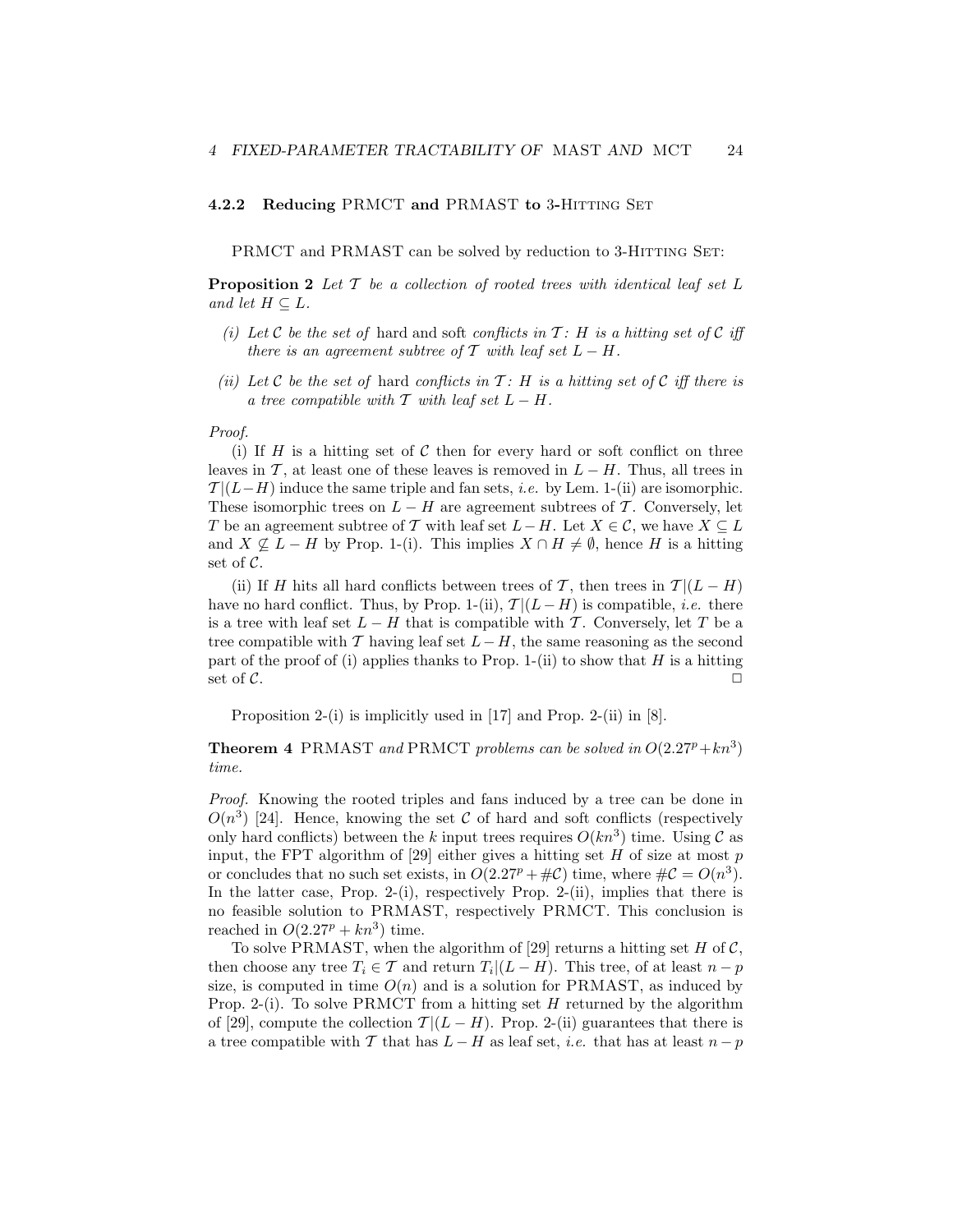leaves. Algorithm FIND-REFINEMENT-OR-CONFLICT (described at the end of Sect. 3.2) produces such a tree in  $O(kn)$  time. Thus, the most computational intensive steps to obtain a solution to PRMCT are computing  $C$  and obtaining  $H$ , *i.e.* PRMCT can be solved in  $O(2.27^p + kn^3)$  time. H, *i.e.* PRMCT can be solved in  $O(2.27^p + kn^3)$  time.

The fact that PRMAST can be solved in  $O(2.27^p + kn^3)$  time is already stated in [17].

## 4.3 Unrooted trees

We now consider variant of the problem PRMAST, respectively PRMCT, that takes a collection of unrooted trees as input. We call PUMAST, respectively PUMCT, the resulting problem (U is for UNROOTED). Suppose given an algorithm FIND-ROOTED-TREE that solves PRMAST, respectively  $\text{PRMCT}(e.g.,$ see Sect. 4.1 and Sect 4.2). For each collection  $\mathcal T$  of rooted trees with identical leaf set L and for each integer  $p \geq 0$ , FIND-ROOTED-TREE $(T, p)$  returns

- the empty tree if  $\#MAST(\mathcal{T}) < \#L p$ , respectively if  $\#MCT(\mathcal{T}) <$  $#L − p,$
- an agreement subtree of, respectively a tree compatible with,  $\mathcal T$  of size at least  $#L - p$  otherwise.

Results of Sect. 2.3 suggest that PUMAST, respectively PUMCT, on a collection  $U$  of unrooted trees can be solved by n runs of FIND-ROOTED-TREE, one call for each  $U^{-\ell}$  ( $\ell \in L$ ). This procedure would add an n factor to the complexity for the rooted case. However, Algorithm 3 below solves PUMAST, respectively PUMCT, with at most  $p + 1$  calls to FIND-ROOTED-TREE.

Algorithm 3: FIND-UNROOTED-TREE( $\mathcal{U}, p$ ) **Input:** A collection  $U$  of unrooted trees with identical leaf set  $L$  and an integer  $p \geq 0$ . Result: a solution to PUMAST, respectively PUMCT, if one exists, the empty tree ∅ otherwise. **Choose** arbitrarily  $L' \subseteq L$  s.t.  $\#L' = p + 1$ foreach  $\ell \in L'$  do  $T_{\ell} \leftarrow$  FIND-ROOTED-TREE $(\mathcal{U}^{-\ell}, p)$  $\textbf{if} \; T_{\ell} \neq \emptyset \; \textbf{then} \; \textbf{return} \; \big(T_{\ell}\big)^{+\ell}$ return ∅

We now prove the correctness of this algorithm:

**Proposition 3** Given a collection  $U$  of unrooted trees with identical leaf set  $L$ and an integer  $p > 0$ , algorithm FIND-UNROOTED-TREE returns an unrooted agreement subtree of  $U$ , respectively an unrooted tree compatible with  $U$ , of size at least  $#L - p$  iff such a tree exists.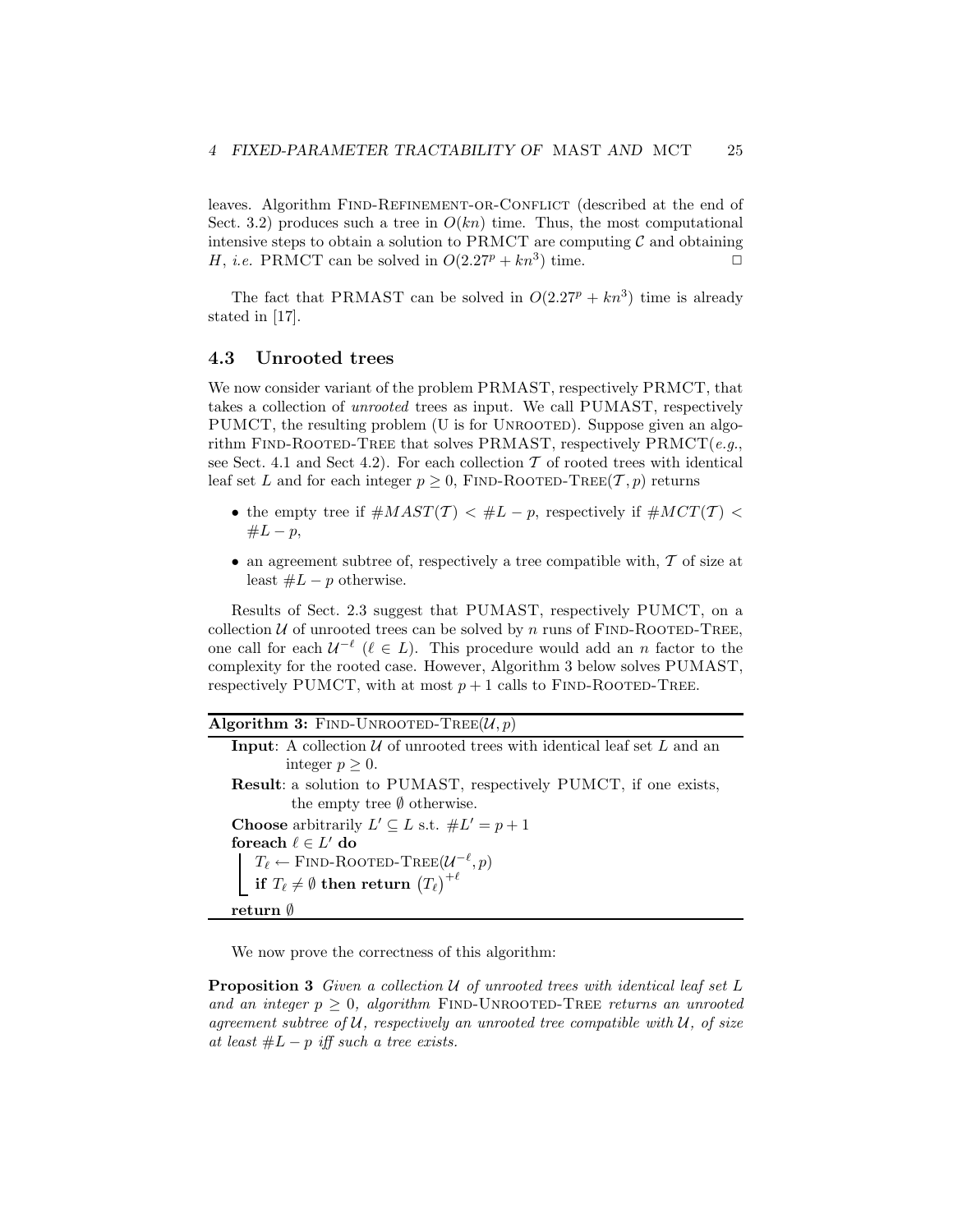Proof. Assume that FIND-ROOTED-TREE solves the PRMAST. We show that Find-Unrooted-Tree solves PUMAST (the proof for PRMCT / PUMCT is similar).

Below, in a) we show that if  $\#MAST(\mathcal{U}) < \#L-p$  then FIND-UNROOTED-TREE(U, p) returns the empty tree. In b) we show that if  $\#MAST(\mathcal{U}) \geq \#L-p$ then FIND-UNROOTED-TREE( $\mathcal{U}, p$ ) returns a tree of size at least  $\#L - p$  that is an agreement subtree of  $U$ .

**Suppose**  $\#MAST(\mathcal{U}) < \#L-p$  Then, for any  $\ell \in L$ , by Lem. 6-(i), we have

 $\#MAST(U^{-\ell})+1 \leq \#MAST(U) < \#L-p,$ 

*i.e.*  $\#MAST(U^{-\ell}) < (\#L-1)-p$ . Since  $U^{-\ell}$  is a collection of rooted trees with leaf set  $L - \{\ell\}$  of cardinality  $\#L - 1$ , the tree  $T_{\ell}$  returned by FIND-ROOTED-TREE  $(U^{-\ell}, p)$  is the empty tree for all  $\ell \in L'$ . Hence FIND-UNROOTED-TREE returns the empty tree.

**Suppose**  $\#MAST(\mathcal{U}) \geq \#L - p$  The size of L' guarantees that at least one leaf  $\ell_M$  in L' is in a maximum agreement subtree of  $\mathcal U$ . By Lem. 6-(i) we have

$$
#MAST(\mathcal{U}^{-\ell_M})+1=\#MAST(\mathcal{U})\geq \#L-p,
$$

*i.e.* # $MAST(U^{-\ell_M}) \geq (#L-1) - p$ . Hence,  $T_{\ell_M}$  is an agreement subtree of  $U^{-\ell_M}$  s.t.  $\#T_{\ell_M} \geq (\#L-1)-p$ . This guarantees that at least a call to FIND-ROOTED-TREE returns a non-empty tree, hence that FIND-UNROOTED-TREE(U, p) returns an non-empty tree. Let  $\ell$  be the first leaf of L' s.t.  $T_{\ell} \neq \emptyset$ . Then, by Lems. 3 and 5-(i),  $(T_{\ell})^{+\ell}$  is an agreement subtree of  $(U^{-\ell})^{+\ell} = U$ and is of size  $\#T_{\ell} + 1$ . Thus  $\#(T_{\ell})^{+\ell} \geq \#L - p$ .

Using the algorithms of the previous section (for the rooted case) as subroutines in the algorithm FIND-UNROOTED-TREE, enables us to state a running time in which PUMAST and PUMCT can be solved.

**Theorem 5** Given a collection  $\mathcal{U} = \{U_1, U_2, \ldots, U_k\}$  of k unrooted trees on an identical set of n leaves, PUMAST and PUMCT can be solved in time  $O((p+1) \times min\{3^p k n, 2.27^p + k n^3\}).$ 

*Proof.* Use the algorithm FIND-UNROOTED-TREE, where choosing  $L'$  requires  $O(n)$  time and obtaining  $(T_{\ell})^{+\ell}$  from a tree  $T_{\ell}$  requires  $O(1)$ . Then, the only other thing to do is to perform at most  $p+1$  calls to FIND-ROOTED-TREE. Using the algorithms of Sect. 4.1 and 4.2 to instantiate the calls to  $FIND-ROOTED-$ TREE gives the claimed result by Thms. 3 and 4.  $\Box$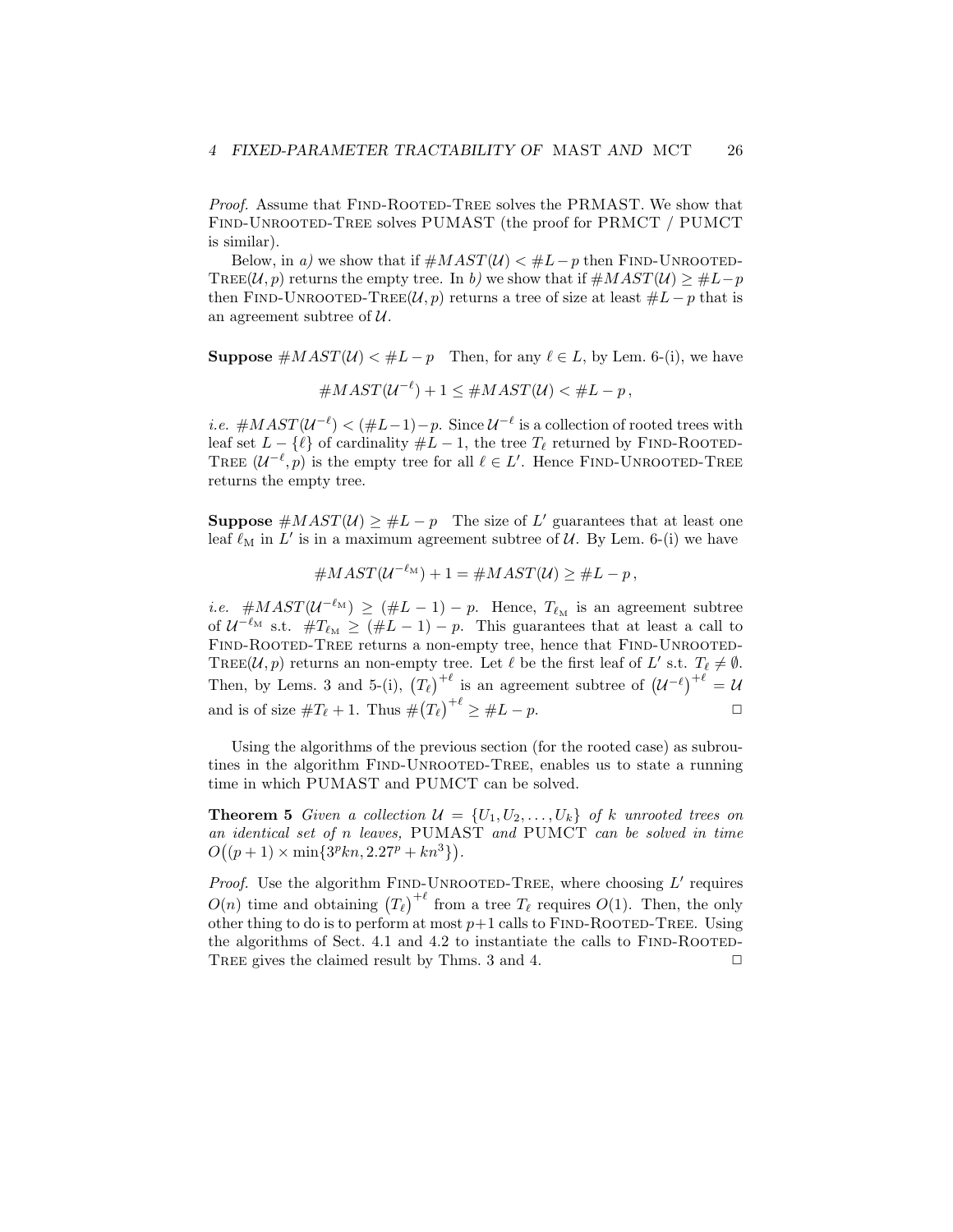# 4.4 Remarks for solving related problems

The computational problems considered above can be seen as generalizations of the well-known Tree Isomorphism and Tree Compatibility problems. The latter is of particular interest in phylogenetics and is deciding whether a collection of rooted input trees with identical leaf sets is compatible [25]. Tree Compatibility for rooted trees is identical to the restriction of PRMCT to instances for which  $p = 0$ . Algorithm RECURSIVE-MCT solves this particular problem in linear time (Thm. 3 with  $p = 0$ ). The TREE COMPATIBILITY problem for *unrooted* trees is identical to the PUMCT problem with  $p = 0$  and is then solved in linear time also (Thm. 5). Linear algorithms are obtained in a similar way for the TREE ISOMORPHISM problem on rooted or unrooted trees, which are particular cases of PRMAST and PUMAST respectively.

Hence, the general algorithms proposed in this paper allow to solve Tree Isomorphism and Tree Compatibility in the same running time as dedicated algorithms [19, 20].

# References

- [1] M. A. Steel and T. J. Warnow, "Kaikoura tree theorems: Computing the maximum agreement subtree," Information Processing Letters, vol. 48, no. 2, pp. 77–82, 1993.
- [2] M. Farach, T. M. Przytycka, and M. Thorup, "On the agreement of many trees," Information Processing Letters, vol. 55, no. 6, pp. 297–301, 1995.
- [3] A. Amir and D. Keselman, "Maximum agreement subtree in a set of evolutionary trees: metrics and efficient algorithm," SIAM Journal on Computing, vol. 26, no. 6, pp. 1656–1669, 1997.
- [4] A. Gupta and N. Nishimura, "Finding largest subtrees and smallest supertrees," Algorithmica, vol. 21, no. 2, pp. 183–210, 1998.
- [5] M.-Y. Kao, T. W. Lam, W.-K. Sung, and H.-F. Ting, "An even faster and more unifying algorithm for comparing trees via unbalanced bipartite matchings," Journal of Algorithms, vol. 40, no. 2, pp. 212–233, 2001.
- [6] R. Cole, M. Farach-Colton, R. Hariharan, T. M. Przytycka, and M. Thorup, "An  $O(n \log n)$  algorithm for the Maximum Agreement SubTree problem for binary trees," SIAM Journal on Computing, vol. 30, no. 5, pp. 1385– 1404, 2001.
- [7] D. Swofford, G. Olsen, P. Wadell, and D. Hillis, "Phylogenetic inference," in Molecular systematics (2nd edition), D. Hillis, D. Moritz, and B. Mable, Eds. USA: Sunderland, 1996, pp. 407–514.
- [8] G. Ganapathy and T. J. Warnow, "Approximating the complement of the maximum compatible subset of leaves of k trees," in Proceedings of the 5th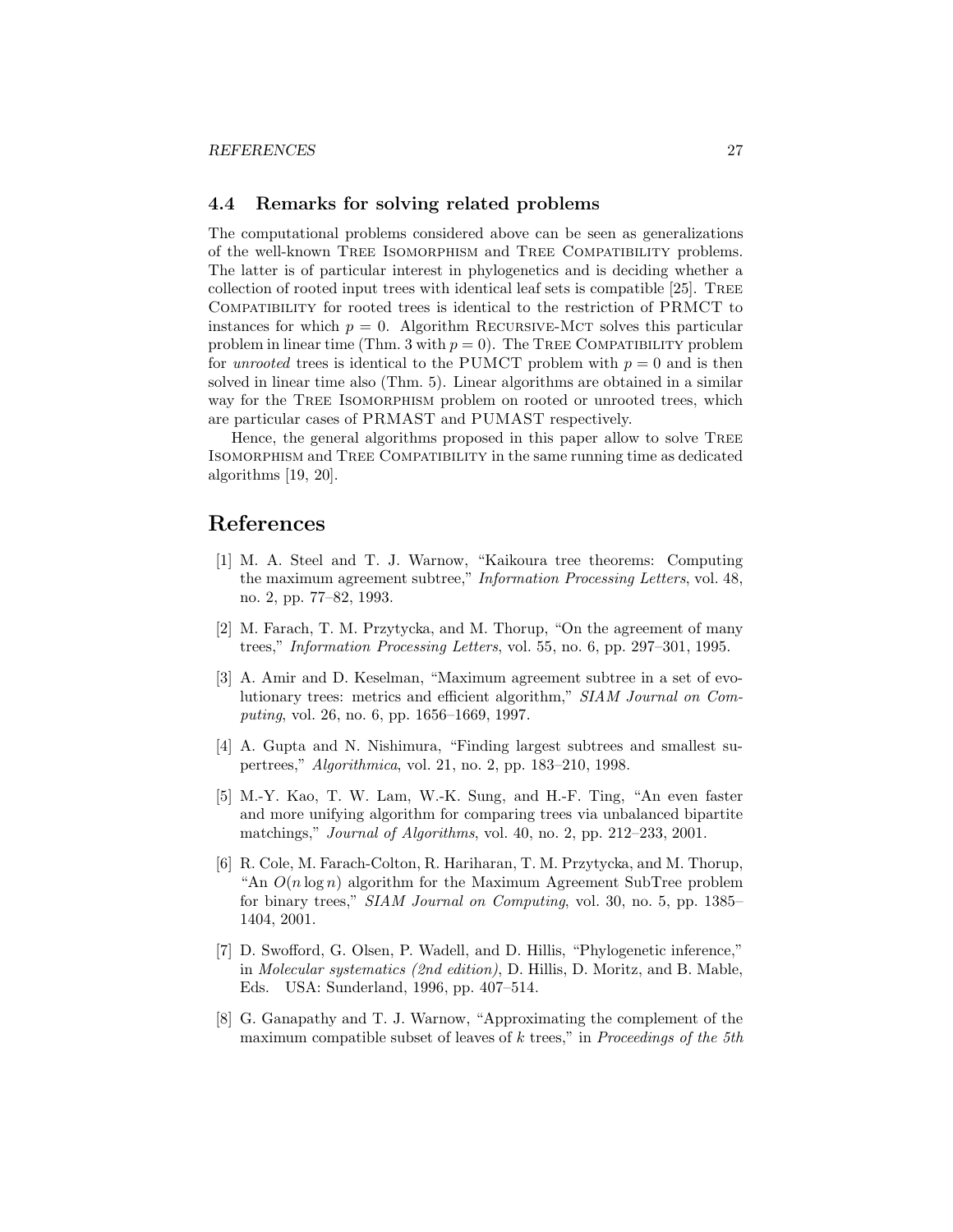International Workshop on Approximation Algorithms for Combinatorial Optimization (APPROX'02), 2002, pp. 122–134.

- [9] V. Berry and F. Nicolas, "Maximum agreement and compatible supertrees," in Proceedings of CPM, ser. LNCS, S. C. Sahinalp, S. Muthukrishnan, and U. Dogrusoz, Eds., vol. 3109, 2004, pp. 205–219.
- [10] J. Jansson, J. H.-K. Ng, K. Sadakane, and W.-K. Sung, "Rooted maximum agreement supertrees," in Proceedings of the 6th Latin American Symposium on Theoretical Informatics (LATIN), 2004, (in press).
- [11] A. M. Hamel and M. A. Steel, "Finding a maximum compatible tree is NPhard for sequences and trees," Applied Mathematics Letters, vol. 9, no. 2, pp. 55–59, 1996.
- [12] G. Ganapathysaravanabavan and T. J. Warnow, "Finding a maximum compatible tree for a bounded number of trees with bounded degree is solvable in polynomial time," in Proceedings of the 1st International Workshop on Algorithms in Bioinformatics (WABI'01), O. Gascuel and B. M. E. Moret, Eds., 2001, pp. 156–163.
- [13] J. Hein, T. Jiang, L. Wang, and K. Zhang, "On the complexity of comparing evolutionary trees," Discrete Applied Mathematics, vol. 71, no. 1–3, pp. 153–169, 1996.
- [14] M.-Y. Kao, T. W. Lam, W.-K. Sung, and H.-F. Ting, "A decomposition theorem for maximum weight bipartite matchings with applications to evolutionary trees," in Proceedings of the 7th Annual European Symposium on Algorithms (ESA'99), 1999, pp. 438–449.
- [15] D. Bryant, "Building trees, hunting for trees and comparing trees: theory and method in phylogenetic analysis," Ph.D. dissertation, University of Canterbury, Department of Mathemathics, 1997.
- [16] R. G. Downey, M. R. Fellows, and U. Stege, "Computational tractability: The view from mars," Bulletin of the European Association for Theoretical Computer Science, vol. 69, pp. 73–97, 1999.
- [17] J. Alber, J. Gramm, and R. Niedermeier, "Faster exact algorithms for hard problems: a parameterized point of view," Discrete Mathematics, vol. 229, no. 1–3, pp. 3–27, 2001.
- [18] V. Berry, S. Guillemot, F. Nicolas, and C. Paul, "On the approximation of computing evolutionary trees," in Proceedings of the 11th International Computing and Combinatorics Conference (COCOON'05), ser. LNCS, L. Wang, Ed., 2005.
- [19] D. Gusfield, "Efficient algorithms for inferring evolutionary trees," Networks, vol. 21, pp. 19–28, 1991.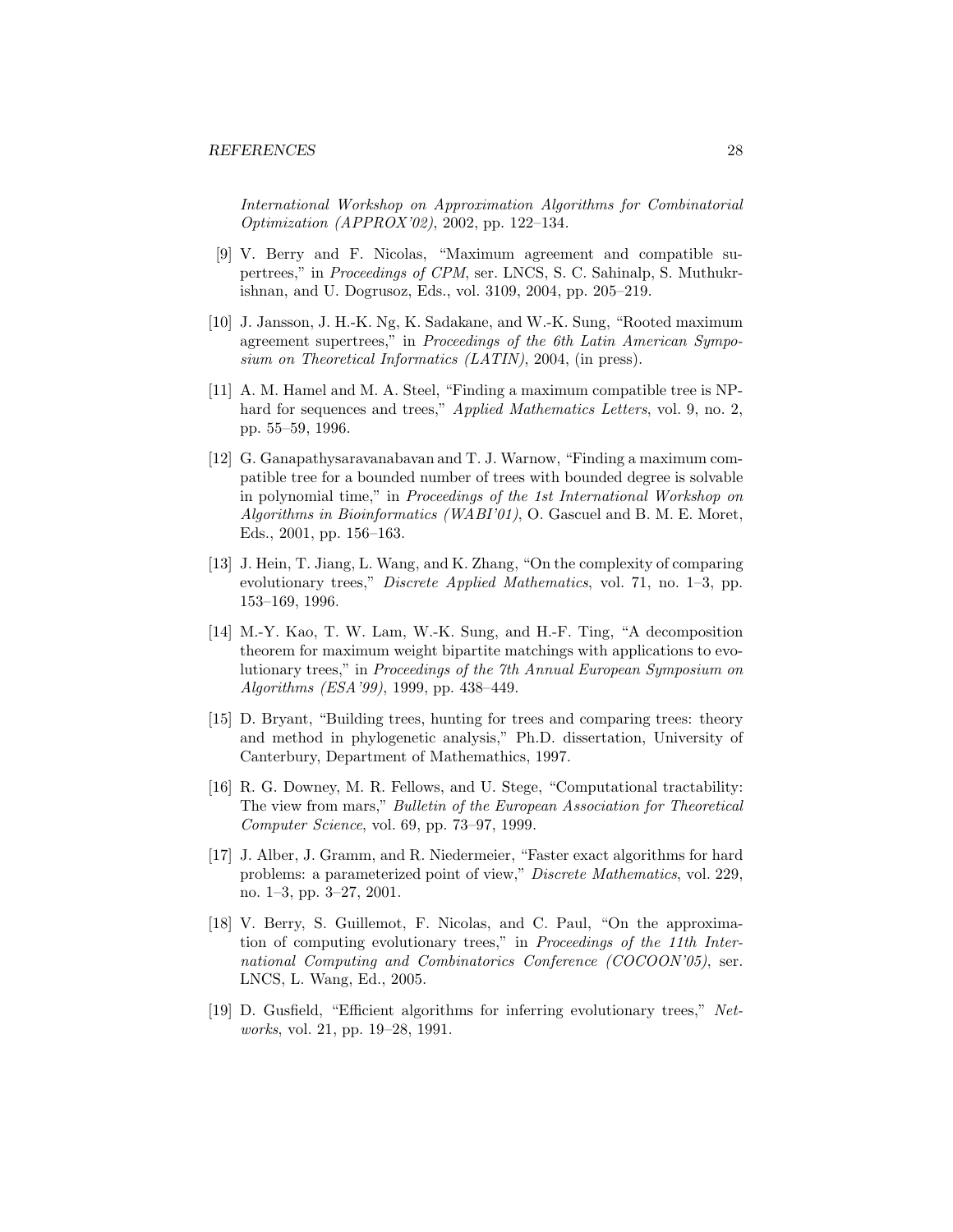- [20] T. J. Warnow, "Tree compatibility and inferring evolutionary history," Journal of Algorithms, vol. 16, no. 3, pp. 388–407, 1994.
- [21] D. Bryant and M. A. Steel, "Extension operations on sets of leaf-labelled trees," Advances in Applied Mathematics, vol. 16, no. 4, pp. 425–453, 1995.
- [22] G. F. Eastabrook, C. S. Johnson, and F. R. McMorris, "An algebraic analysis of cladistic characters," Discrete Mathematics, vol. 16, pp. 141–147, 1976.
- [23] C. Semple and M. Steel, *Phylogenetics*, ser. Oxford Lecture Series in Mathematics and its Applications. Oxford University Press, 2003, vol. 24.
- [24] D. Bryant and V. Berry, "A structured family of clustering and tree construction methods," Advances in Applied Mathematics, vol. 27, no. 4, pp. 705–732, 2001.
- [25] G. F. Eastabrook and F. R. McMorris, "When is one estimate of evolutionary relationships a refinement of another?" Journal of Mathematical Biology, vol. 10, pp. 367–373, 1980.
- [26] R. Cole and R. Hariharan, "Dynamic LCA queries on trees," in Proceedings of 10th Annual ACM-SIAM Symposium on Discrete Algorithms  $(SODA'99)$ , 1999, pp. 235 – 244.
- [27] T. H. Cormen, C. E. Leiserson, R. L. Rivest, and C. Stein, Introduction to Algorithms, 2nd ed. Cambridge, Massachusetts: M.I.T. Press, 2001.
- [28] U. Feige, M. M. Halldórsson, and G. Kortsarz, "Approximating the domatic number," in Proceedings of the 32nd Annual A.C.M. Symposium on Theory of Computing (STOC'00), 2000, pp. 134–143.
- [29] R. Niedermeier and P. Rossmanith, "An efficient fixed parameter algorithm for 3-Hitting Set," Journal of Discrete Algorithms, vol. 1, no. 1, pp. 89–102, 2003.
- [30] R. G. Downey, "Parameterized complexity for the skeptic," in Proceedings of the 18th IEEE Conference on Computational Complexity (CCC'03), 2003, pp. 147–168, invited paper.

# Acknowledgement

The authors thank C. Paul and J. Cassaigne for careful readings of the manuscript and help in simplifying some proofs. The authors are also grateful to anonymous reviewers for their valuable comments.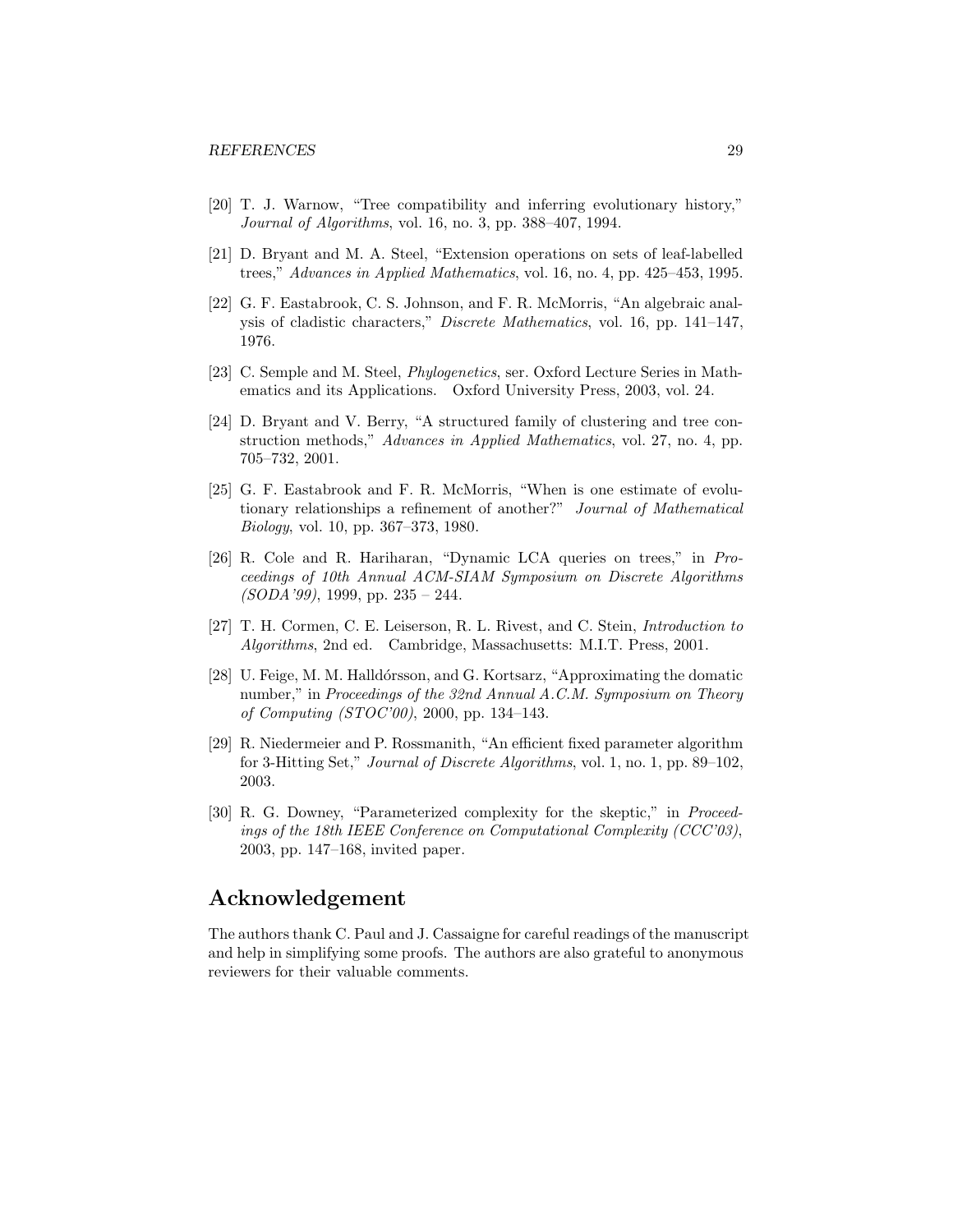# Appendices

# 5 Details on the implementation of Find-Refinementor-Conflict on two trees

The  $O(n)$  running time of the algorithm is shown here in detail by a successive examination of data structures and operations they support:

• Trees  $T_1$  and  $T_2$  are stored by usual pointers.

Each edge of  $T_1$  is processed once, when its higher node is the cherry  $v_1$ processed by the main loop. Its higher node is either a cherry at start, or becomes a cherry because of the repeated process of replacing cherries of  $T_1$  by a new leaf each.

Edges of  $T_2$  are each examined a constant number of times: when considering a node  $v_2$ , the edges of each subtree  $S(c)$  containing leaves in  $L(v_1)$ will be considered once when traversing  $S(c)$  (line 7), plus once for some of them, when c has to be identified (line 6: edges of the path from leaf  $\ell$ to the first ascendant c that is a child of  $v_2$ ). In case of conflict, edges of a subtree can be traversed another time to identify a leaf  $\ell'$  (line 9) before stopping the algorithm. Finding such a leaf is the reason why subtrees  $S(c)$  are not readily removed from  $T_2$  when processed (hence the reason for list  $C$ ).

When all leaves of  $L(v_1)$  have been processed successfully, each edge of a subtree  $S(c)$  has been traversed twice and is traversed a final time to make a copy of the subtree in  $F$  (line 11), before being removed (line 14).

- Forest  $F$  consists of a set of nodes arranged in a set of non-overlapping trees that are subtrees of the final output tree on  $n$  leaves. Thus, at any step, the forest contains  $O(n)$  nodes. Assembling some trees in F (line 14) involves identifying nodes with labels corresponding to leaves in a subtree of  $S(v_2)$  and connecting them according to the topology of this subtree of  $T_2$ . For this purpose, an additional array can be easily maintained to find each required node of F in  $O(1)$ . Creating a new node v in F with a given label (line 2) is done  $O(n)$  times and costs  $O(1)$  each time. In case of conflict, at most three different trees of  $F$ , *i.e.*  $O(n)$  nodes, are traversed (line 10) to find leaves of L (*i.e.* leaves of trees in F).
- List  $C$  is a simple linked list of root nodes of child subtrees of  $v_2$  to be removed from  $T_2$  after all leaves of P have been processed. Each element is added in  $O(1)$  and removed in  $O(1)$  when the list is emptied (line 14). Removing each subtree from the list of child subtrees of  $v_2$  is performed in  $O(1)$  when coding its children as a bidirectional linked list.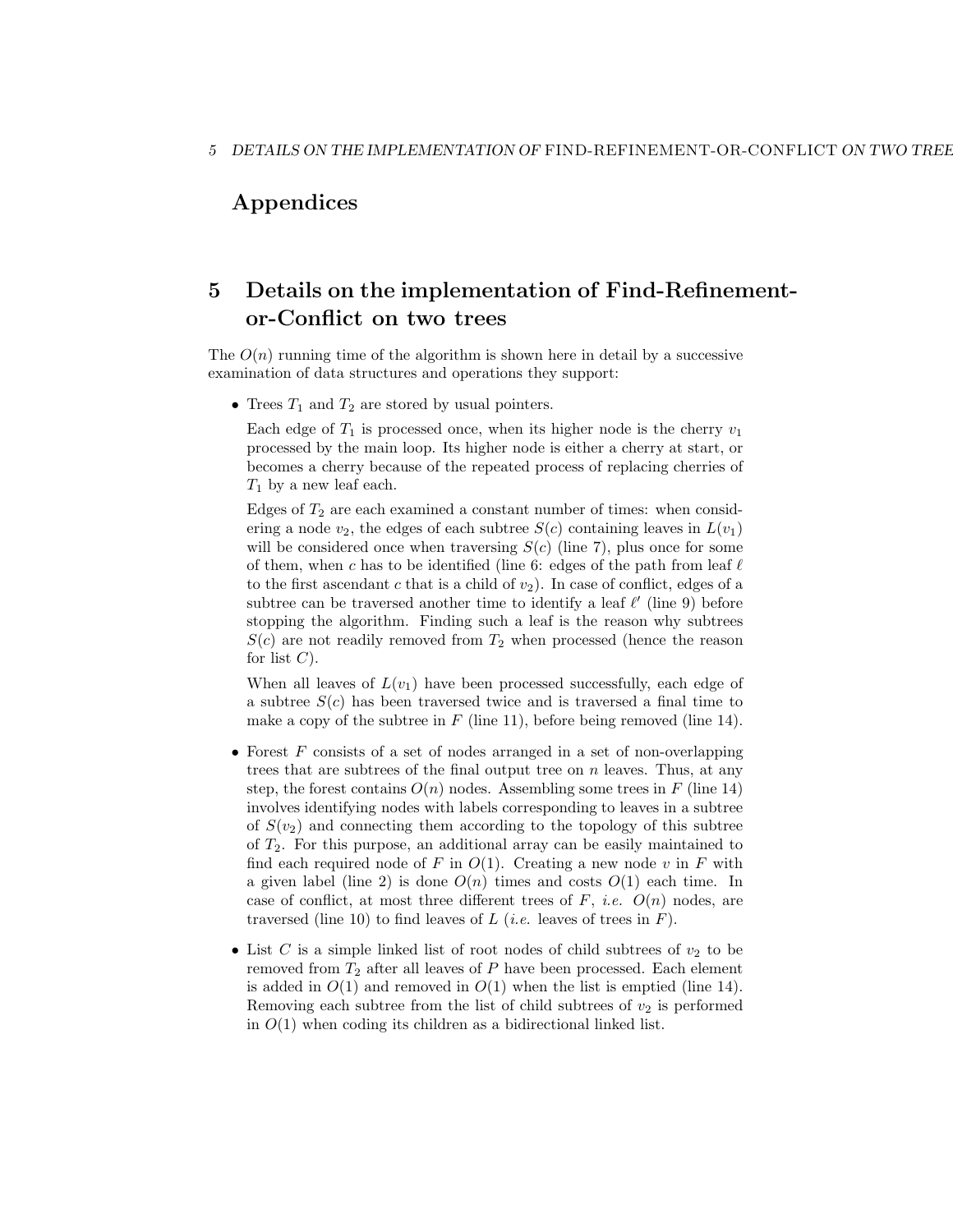## 6 PROOF OF LEMMA 2 31

• The list of leaves P is managed as an array of  $2n-1$  bits: one for each of the *n* original labels of leaves, plus one for each of the  $n - 1$  new labels (assigned to a cherry node that becomes a leaf when pruning its child nodes. Initially, all entries are zeroed, indicating the absence of any leaf in P. When considering leaves  $L(v_1)$  of a cherry  $v_1 \in T_1$ , only bits corresponding to these labels are set (line 3). Then leaves put in  $P$  (line 3) are successively taken until none remains (loop line 4). This is done by listing the children of  $v_1$  (they are all leaves).

Testing whether a leaf  $\ell''$  is in P (line 8) is just checking whether the corresponding bit is set at 1. On the same line, removing the leaf from  $P$  is just setting this bit at 0. Note that after the last iteration of the loop line 4,  $P$  has returned to its initial state, *i.e.* all the bits that were set at 1 have been turned back to 0. Thus, using  $P$  to handle leaves of a cherry  $v_1$  during an iteration of the main while loop (line 1) costs a time proportional to  $\#L(v_1)$ . After this iteration, the leaves  $L(v_1)$  are removed from the tree, hence the amortized cost for maintaining P during the whole algorithm is  $O(n)$ .

• For *lca* queries, we can use the dynamic structure of [26], initialized in  $O(n)$  which enables us to obtain the lca of any two nodes in  $O(1)$  worst case time and supports insertion/deletions of leaves in  $O(1)$ . Globally,  $O(n)$  lca queries issue from line 2: queries issue from set of leaf labels  $L(v_1)$  taken from a cherry in  $v_1 \in T_1$  and concern nodes in  $v_2 \in T_2$ . To identify  $v_2 := \text{lc} a_{T_2}(L(v_1))$ , we need  $\# L(v_1) - 1$  queries. But then these leaves are removed from the trees and  $v_1$  becomes a leaf, that will be implied in a cherry at a latter step (if no conflict arises), thus giving rise to one lca query in turn. Thus, each node of  $T_1$  will be used in at most one lca query, so the algorithm performs  $O(n)$  lca queries, each in  $O(1)$ . The data structure maintaining lca relationships also has to be updated during the algorithm, but this requires  $O(n)$  insertions and deletions of leaves, hence  $O(n)$  globally: the number of leaves inserted (line 15) is bounded by the number of processed cherries  $v_1 \in T_1$ , so is  $O(n)$ . Removing a subtree from  $T_2$  (line 14) costs a number of leaf deletions proportional to the number of its nodes (performing a postorder traversal). There are  $O(n)$ nodes initially in  $T_2$  and  $O(n)$  will be added (line 15), thus  $O(n)$  deletions are performed, each costing  $O(1)$ . Hence, deletions will cost  $O(n)$  time to update the lca structure. Note that an alternative to using the dynamic data structure to identify lcas is to perform careful traversal of parts of  $T_2$ .

# 6 Proof of Lemma 2

To prove the lemma we first need two remarks and a preliminary claim. The first remark precises the link between clusters and contractions of edges in a tree.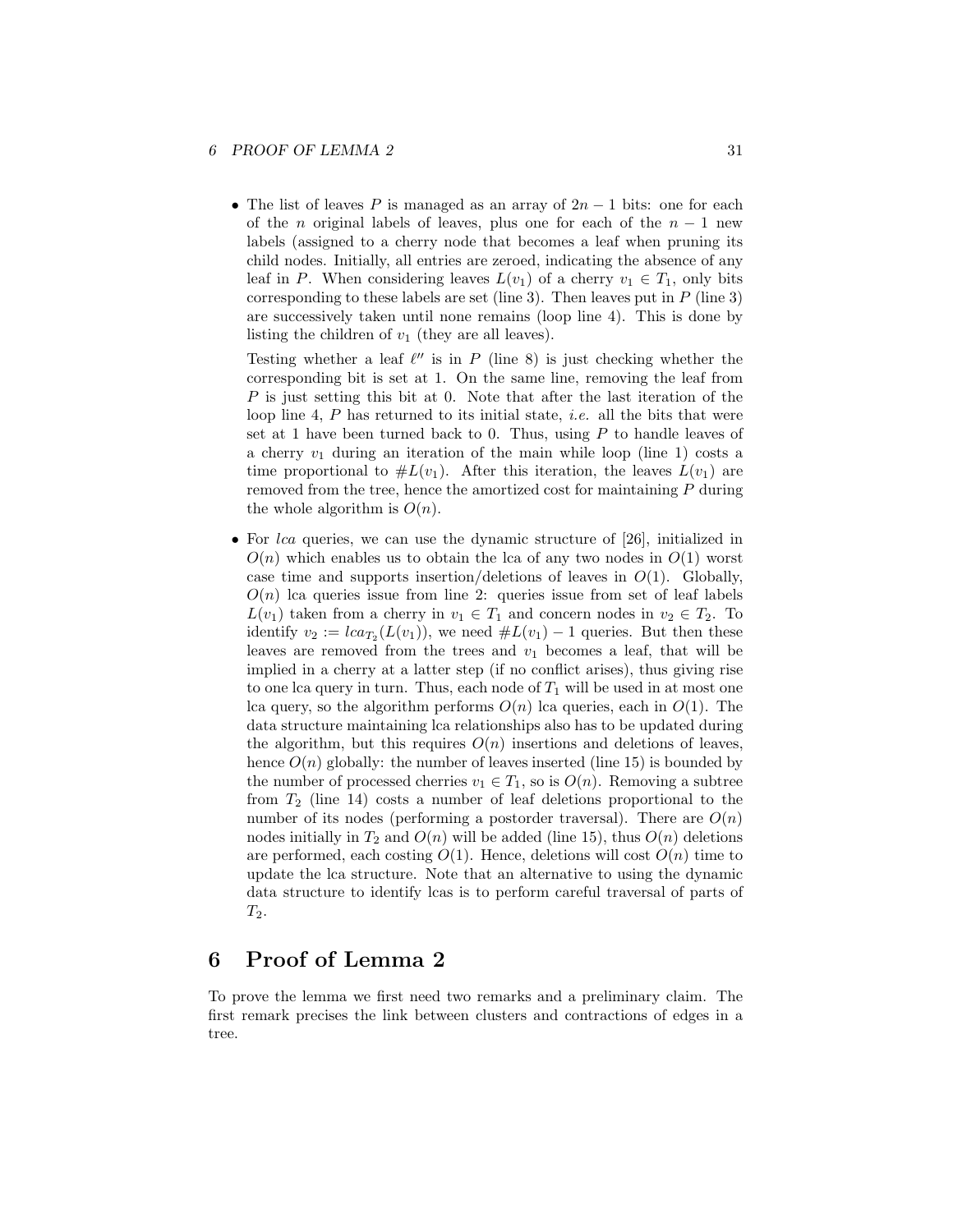**Remark 1** Let  $T$  be a rooted tree and let  $v$  be an internal non-root node of  $T$ . Contracting the edge of T between v and its parent gives a tree with  $Cl(T)$  –  ${L(v)}$  as set of clusters.

The next remark precises the link between clusters and rooted triples of a tree.

**Remark 2** Let T be a rooted tree and let  $\ell$ ,  $\ell'$ ,  $\ell''$  be three distinct leaves of T:  $\ell$ | $\ell' \ell'' \in rt(T)$  iff there is an internal node v in T s.t.  $\ell \notin L(v)$  and  $\{\ell', \ell''\} \subseteq$  $L(v)$ .

**Lemma 10** ([25]) Let  $T$  and  $T'$  be two trees on the same set of leaves.  $T$ refines  $T'$  iff  $Cl(T') \subseteq Cl(T)$ .

*Proof.* If T refines T' then, Rem. 1 implies  $Cl(T') \subseteq Cl(T)$ . Conversely, assume  $Cl(T') \subseteq Cl(T)$ . Then, we have  $rt(T') \subseteq rt(T)$  by Rem. 2. Thus, by Lem. 1-(iii),  $T$  refines  $T'$ . ✷

Proof of Lemma 2:

(i)  $\Rightarrow$  (ii). Assume that T is the minimum refinement of T. For all  $T_i \in \mathcal{T}$ , T refines  $T_i$  and, thus, by Lem. 10  $Cl(T_i)$  is a subset of  $Cl(T)$ . Hence, we have

$$
\mathcal{C}l(T_1)\cup\mathcal{C}l(T_2)\cup\ldots\cup\mathcal{C}l(T_k)\subseteq\mathcal{C}l(T).
$$
\n(7)

By contradiction, assume that this inclusion is proper.

Then there is an internal node v of T s.t. for all  $T_i \in \mathcal{T}$ ,  $L(v) \notin \mathcal{C}l(T_i)$ . Since L is a cluster of all  $T_i$ 's, v is not the root of T.

Let  $T'$  be the tree obtained from  $T$  by contracting the edge between  $v$  and its parent. For all  $T_i \in \mathcal{T}$ , Rem. 1 yields

$$
\mathcal{C}l(T') = \mathcal{C}l(T) \setminus \{L(v)\} \supseteq \mathcal{C}l(T_i)
$$

and thus,  $T'$  refines  $T$ . Since  $T'$  has less edges than  $T$ ,  $T'$  can not refine  $T$ . Therefore,  $T$  is not a minimum refinement of  $T$ . Hence, we have shown that inclusion (7) is an equality.

 $(ii) \Rightarrow (iii)$  is easily deduced from Rem. 2.

(iii)  $\Rightarrow$  (i). Assume that  $rt(T) = rt(T_1) \cup rt(T_2) \cup ... \cup rt(T_k)$ .

For all  $T_i \in \mathcal{T}$ ,  $rt(T_i)$  is a subset of  $rt(T)$  and thus, by Lem. 1-(iii), T refines  $T_i$ . Hence, T refines T.

Moreover, let  $T'$  be a tree on L refining T. For all  $T_i \in \mathcal{T}$ ,  $T'$  refines  $T_i$  and, thus, we have  $rt(T_i) \subseteq rt(T')$ . From that we deduce  $rt(T) = rt(T_1) \cup rt(T_2) \cup$ ...∪ $rt(T_k) \subseteq rt(T')$ : T' refines T from Lem. 1-(iii). Hence, we have shown that  $T$  is a minimum refinement of  $T$ .

Finally, we have to prove the existence of a minimum refinement whenever  $\mathcal T$  is compatible. Suppose that  $\mathcal T$  is compatible and let  $T'$  be a tree refining  $\mathcal T$ . By Lem. 10, we have  $Cl(T_i) \subseteq Cl(T')$  for all  $T_i \in \mathcal{T}$  and thus

$$
\mathcal{C}l(T_1)\cup\mathcal{C}l(T_2)\cup\ldots\cup\mathcal{C}l(T_k)\subseteq\mathcal{C}l(T')\,.
$$